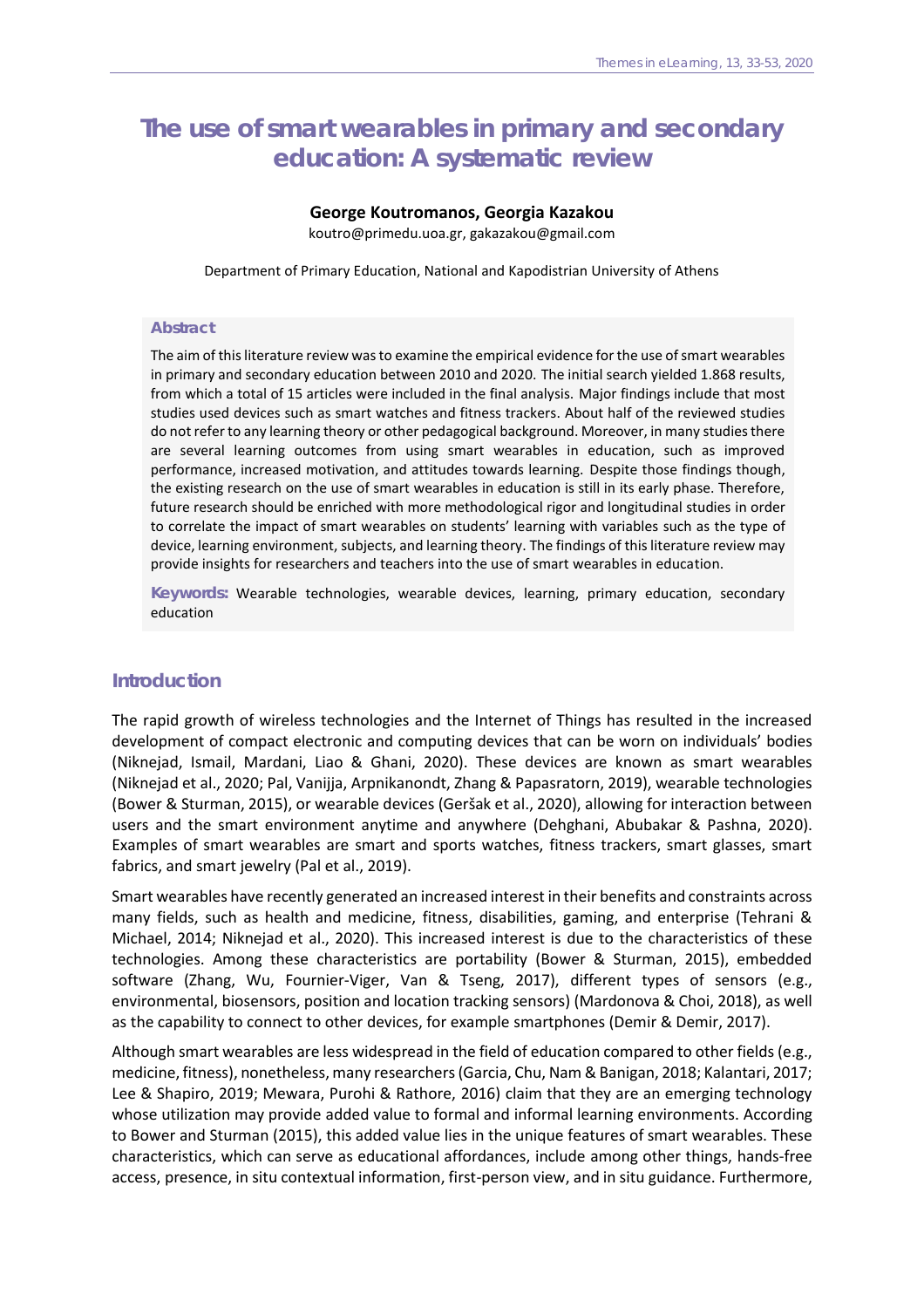Borthwick, Anderson, Finsness and Foulger (2015) claim that this value can add to student engagement (e.g., students can use smart glasses to experience an augmented field trip), a universal learning design (e.g., while a student points to a text, a wearable device "reads that text aloud", which means that wearables can be useful in all kinds of learning styles), special education (e.g., students with autism use facial recognition software for smart glasses to recognize the emotions of other people in school), administrative functions (e.g., students can use smart watches to remind them about homework deadlines), and student profiles (e.g., smart glasses can be used to monitor students' activities and therefore identify which of them have exceptional abilities). Additionally, Buchem (2019) claims that wearables have embodied affordances that support embodied learning, making wearable enhanced learning unique compared to other technologies that also offer enhanced learning experiences. These embodied affordances include capabilities that allow: (a) the user to see through the eyes of a virtual body, (b) the virtual body to react accordingly based on user's actions, and (c) the user to interact with represented entities such as artefacts in augmented, virtual and mixed reality environments by examining, manipulating, and rearranging them. Finally, Motti (2019) supports that wearable technologies add a new engaging element to teaching. She points out that head-mounted displays help students immerse themselves virtually in real-world scenarios, and therefore provide them with a full-body experience to learn while wrist-worn devices are lightweight and easy to access, enabling students to access information instantly and in an unobstructed way.

Nevertheless, it appears from a search of extant literature that a systematic review of the use of smart wearables in primary and secondary education, as well as their impact on learning and teaching has not been conducted. This paper is one of the first that aims to systematically review the use of smart wearables in the first two levels of education. As will be presented in a next section, previous reviews regarding smart wearables have looked at a positive impact in a non-educational setting. For instance, Kolodzey, Grantcharov, Rivas, Schijven and Grantcharov (2016) examined the literature on the use of wearable technology (e.g., Google Glass, GoPro, or customized head-mounted displays) in surgery, both in clinical and simulated experimental settings. Wei, Dougherty, Myers and Badawy (2018) conducted a systematic evaluation of the literature on the feasibility and acceptability of using Google Glass in surgical settings and assessed the potential benefits and limitations of its application. Mardonova and Choi (2018) reviewed current trends in wearable device technology and provided an overview of its prevalent and potential deployments in the mining industry. In a more recent study, Niknejad et al. (2020) reviewed 244 studies from 2010 to 2019 whose subject was smart wearables in various fields (e.g., healthcare, industry, military, automotive, manufacturing). The current review aims to address the existing gap regarding the use of smart wearables in educational settings. Therefore, the purpose of this systematic review is to examine the existing research regarding smart wearables in primary and secondary education, highlight research gaps, and make suggestions for future research on their use in formal and informal learning environments.

The following research questions (RQ) were defined in relation to research involving the use of smart wearables in education:

RQ1: Which smart wearables were used?

RQ2: What were the learning environments and in what subjects were smart wearables used for?

- RQ3: In which level of education were smart wearables used?
- RQ4: Which were the learning theories applied by the studies?
- RQ5: What research methodology was used?
- RQ6: What were the learning outcomes?
- RQ7: What factors influenced the use of smart wearables?

The review study is organized as follows. The next section presents the definition of smart wearables and their main categories. Following that, previous research studies are presented. Then, the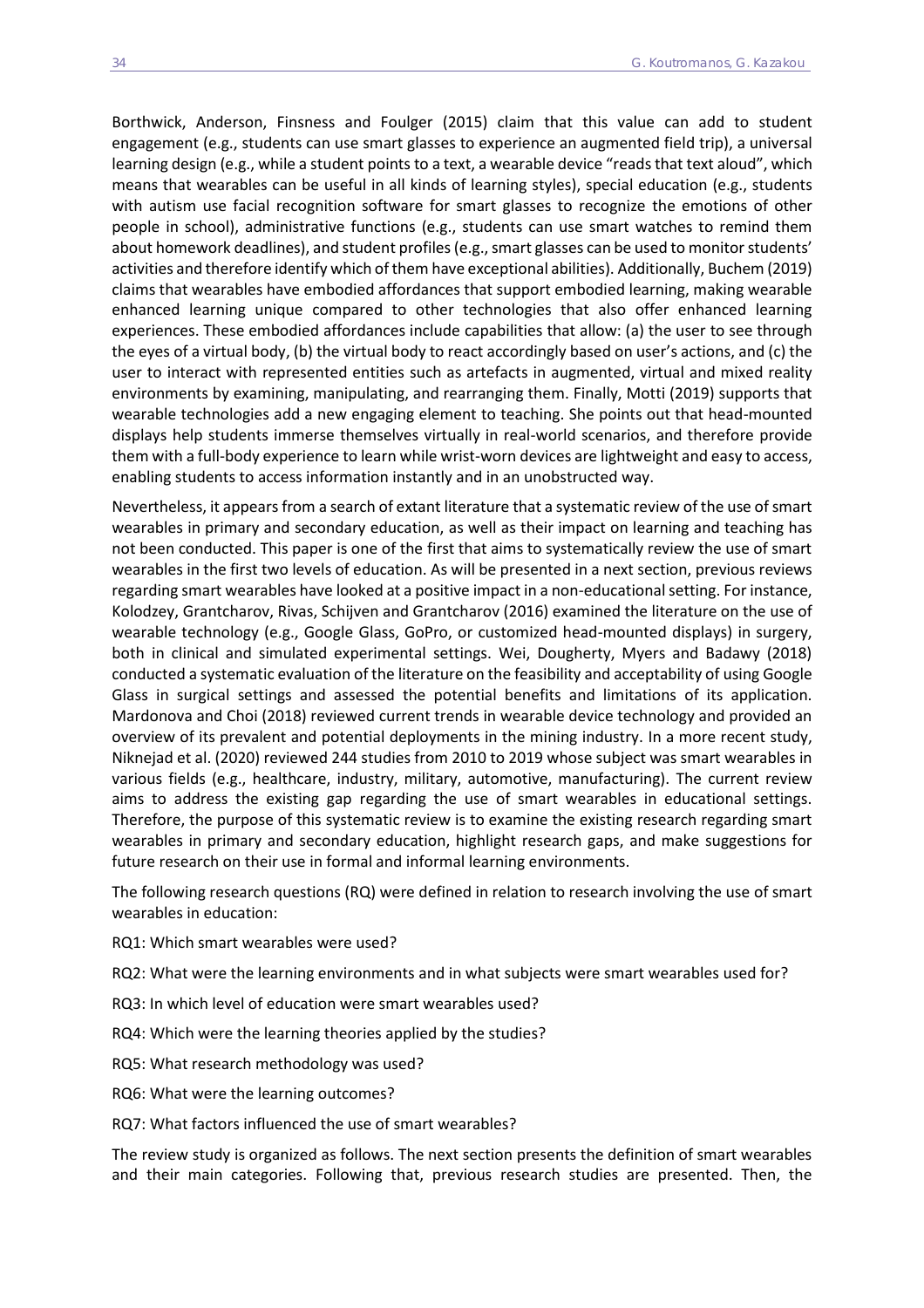methodology for the literature review is presented. In the section after that, the main findings of the review are presented. The subsequent section discusses the findings of the literature review and highlights research gaps. The section after that describes the review's limitations. The next section offers general conclusions and the last section focuses on future research studies regarding the use of smart wearables in education.

# **Definitions and categories of smart wearables**

Smart wearables are the result of two significant technological developments: ubiquitous technology and embedded technology (Viseu, 2003). Barfield and Caudell (2001) define wearable computing as a "fully functional, self-powered, self-contained computer that is worn on the body … [and] provides access to information, and interaction with information, anywhere and at any time" (p. 6). Over time, the word "computers" has been replaced by the word "technologies". Bower and Sturman (2015) define wearable technologies as "wearable digital devices that incorporate wireless connectivity for the purposes of seamlessly accessing, interacting with, and exchanging contextually relevant information" (p. 344). Jeong, Kim, Park and Choi (2017) give a more straightforward definition: "wearable devices refer to any electronic device or product designed to provide a specific service that can be worn by the user" (p. 400). More recently, Geršak et al. (2020) defined wearables as "multiparameter devices capable of monitoring and recording user's kinetics, kinematics, physical parameters and/or (psycho)physiological parameters" (p. 582). In their literature review paper, Niknejad et al. (2020) use the term "smart wearables" to include studies on wearable technology or wearable devices. In this study, the terms "wearable technology", "wearable devices" and "smart wearables" are used interchangeably.

In terms of the classification of wearables, it seems that researchers categorize them in several ways (Niknejad et al., 2020). Some researchers, such as Dimou, Manavis, Papachristou and Kyratsis (2017), categorize wearables according to their use (e.g., entertainment, lifestyle, fitness, medical, industrial, and gaming) and others (Pal et al., 2019; Tehrani & Michael, 2014; Yang, Yu, Zo & Choi, 2016) according to the type of the device. For example, Yang et al. (2016) categorize wearables into three groups: necklace or wristband-type, watch-type, and head-mount display-type. According to Mewara et al. (2016), the classification of wearables is based on two factors: the part of the body on which they are worn (namely head-mounted, body-dressed, hand-worn, foot-worn), and their functionalities (i.e., fitness, medical, lifestyle, gaming, infotainment). Recently, Dian, Vahdnia and Rahmati (2020) classified IoT enabled wearables, based on their applications, into the following categories: health, sports and daily activity, tracking and localization, and safety.

# **Previous review studies**

There are many reviews on the use of smart wearables in various fields such as medicine (e.g., Kolodzey et al., 2016; Wei et al., 2018), physical activity (e.g., Girginov, Moore, Olsen, Godfrey & Cooke, 2020; Kirk, Amiri, Pirbaglou & Ritvo, 2019; Yen & Chiu, 2019), sports (e.g., Santos-Gago, Ramos-Merino, Vallarades-Rodriguez & Álvarez-Sabucedo, 2019), neuroscience (e.g., Johansson, Malmgren & Alt Murphy, 2018), and work environment (e.g., Khakurel, Melkas & Porras, 2018).

The following are indicative reviews from each of the above-mentioned fields. For instance, in the field of medicine, Wei et al. (2018) investigated the feasibility and acceptability of using Google Glass in surgical settings, as well as the potential benefits and limitations of its application. They analyzed 31 studies published from January 2013 to May 2017 and concluded that there are promising feasibility and usability data regarding the use of Google Glass in surgical education and training. Although studies report limitations (e.g., short battery life, difficulty with hands-free features, data privacy concerns) Google Glass was generally well-received. In fact, several studies in surgical settings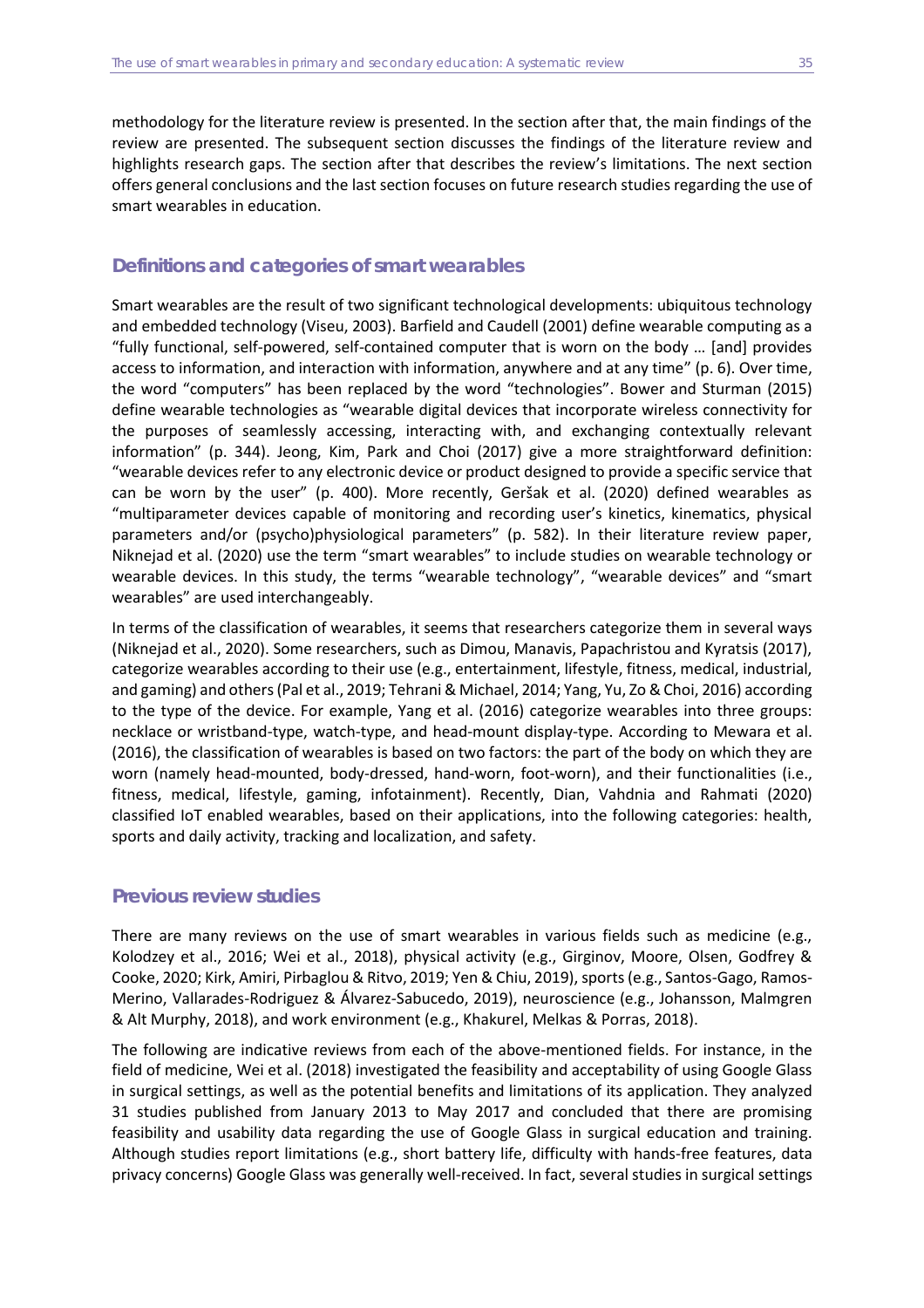acknowledged its potential for training, consultation, patient monitoring, and audiovisual recording. In the field of physical activity, Girginov et al. (2020) addressed the question of whether wearable technology can enhance social interactions that affect people's physical activity. They reviewed 20 studies published from 2007 to December 2018 and found that wearable technology has the potential to both motivate and demotivate individuals to engage in physical activity. Also, the researchers report there is no evidence that using wearable technology promoted physical interactions. Finally, they concluded that these interactions are temporary, physically organized, and can be repeated in different contexts.

Santos-Gago et al. (2019) explored 26 articles, published from January 2015 to August 2019, to explore the proposals regarding the innovative use of wrist-worn wearable devices that exist in the sports field. According to the reviewed studies, the most common purposes of wearable devices in sports are related to monitoring and classification of sports activities. Also, wearables are used to identify specific types of movements or actions in specific sports, and to prevent injuries. The researchers explain that monitoring an athlete's variables, as well as his or her behavior, can be related to his or her performance. In the case of wrist-worn wearables, such as smart watches and fitness trackers, it is their portability and possibility of transparent use that facilitates the observation of an athlete while training or competing.

In neuroscience, Johansson et al. (2018) reviewed 56 quantitative and qualitative clinical researches, from 1995 to January 2017, using wearable sensors in cases of epilepsy, Parkinson's disease, and stroke. More specifically, in epilepsy wearables were used to detect and differentiate seizures in hospital settings, while in strokes they were used to monitor upper extremity activity, walking, and physical activity in the laboratory and during leisure activities. In Parkinson's disease, studies focused on quantification of cardinal motor symptoms and medication-evoked adverse symptoms in both the laboratory and free-living environment. According to the researchers, wearables may provide information on clinical features of interest in epilepsy, Parkinson's disease, and stroke. However, they also point out that knowledge regarding the clinical utility for supporting clinical decision making remains to be established as there weren't any studies that directly addressed the question of the effect wearables may have on decision making or clinical treatment outcomes.

Khakurel et al. (2018) researched studies from 2000 to 2016 on the use of wearable devices in various workplaces (e.g., office, construction, agriculture) to study the possibilities they offer as well as the challenges arising from their use. They analyzed 34 studies and found that smart wearable technology has the potential to increase employee productivity, improve their physical well-being, and reduce any work-related injuries.

One of the most recent and extensive literature reviews on smart wearable technologies is that of Niknejad et al. (2020). They analyzed 244 studies from 2010 to 2019 including articles in journals, paper conferences, and articles in a book. They aimed to explore which are the research themes of the studies, which are the theoretical adoption models and frameworks applied by the studies, and which are the factors that affect behavioral intention and adoption of smart wearables. According to their findings, research on smart wearables has dramatically increased in recent years, with medicine being the dominant field. They found that the most common research themes are technology-focused, user behavior, design, social acceptability, security, and privacy. Also, the majority of studies are quantitative. Regarding the theoretical adoption models and frameworks applied by the studies, it was found that the majority used the Technology Acceptance Model. Furthermore, the researchers found that perceived usefulness is the influencing factor for the adoption of most smart wearables. Other influential factors are privacy concerns, perceived enjoyment, and perceived ease of use. Of the 244 reviewed studies, only three of them were conducted in a primary or secondary education context and aimed to investigate, among other things, the impact of smart wearables in learning. However, these studies are not thoroughly presented by researchers. Moreover, this systematic review has some limitations. According to Niknejad et al. (2020), since these studies were reviewed in March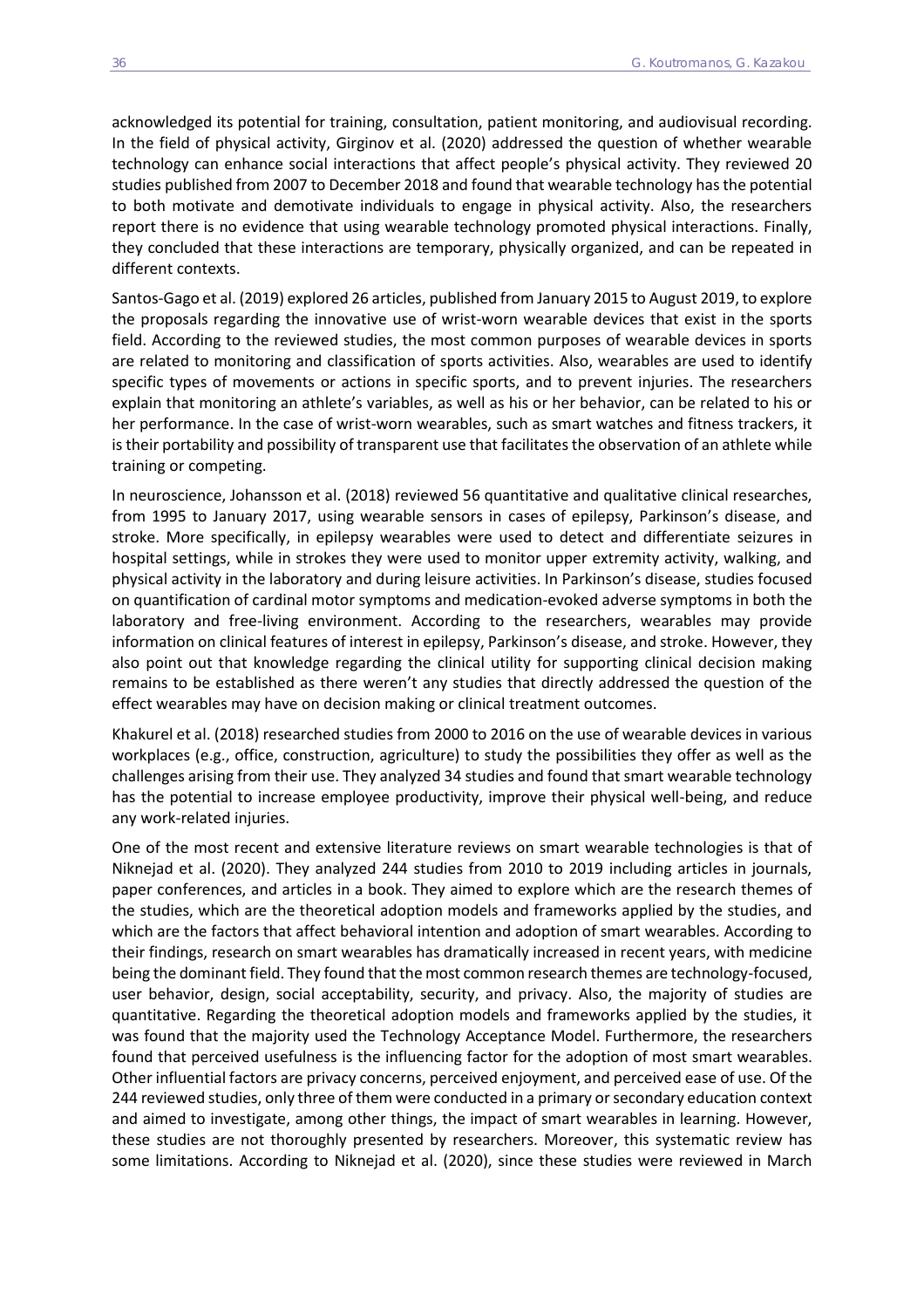2019, not all papers published since then may have been covered. Furthermore, only two databases (i.e., Thomson ISI's Web of Science and Elsevier's Scopus) were used to review the literature.

# **Method**

The literature review was conducted between April 22nd to May 1st, 2019, and again on April 7th, 2020, via an electronic search using international online databases. The databases accessed were Scopus, ERIC, SpringerLink, ACM Digital Library, Emerald, Web of Science, ScienceDirect, Learning and Technology Library, and IEEE Xplore. Considering that the biggest technological "boom" in smart wearables occurred from 2010 onwards, the database filter for the publication period was set from 2010 to 2020. At that time, more specifically at the end of 2009, Fitbit trackers were released for purchase (Comstock, 2015). Fitness activity trackers, such as Fitbit, are considered to be the first generation of wearables to be widely used (Dian et al., 2020). Hence, from that time onward research activity on smart wearables has been conducted more and more.

The following search terms were used: "smart wearables" OR "wearable technologies" OR "wearable devices" AND "education" OR "learning" OR "teaching." This review was limited to databases that were open accessed or to databases accessed through the authors' institutional library. The literature research was based on the PRISMA principles (see Moher, Liberati, Tetzlaff, Altman & The PRISMA Group, 2009). The inclusion criteria for all research questions were: (a) the articles and papers must be conducted in actual educational settings in primary or secondary education, (b) the articles and papers should be written in English and (c) the articles and papers should provide empirical data from a sample of pupils, analyze the data, and interpret the results. The search resulted in 1.882 articles and papers, excluding the duplicates. After the initial screening, 1.679 were excluded because of their irrelevant title, keywords or abstract, and another 14 were excluded because they referred to medical education or were not written in English. After full-text eligibility checking, 174 were also excluded as they were not relevant to the aim and research questions of the current review. In total, 15 articles were ultimately found to be relevant and used to report the impact of smart wearables on education. Figure 1 presents the flow of information through the articles that were selected. These articles have been analyzed according to the aforementioned research questions. This analysis scheme was divided into seven categories: (1) wearable device, (2) learning environment, (3) subject, (4) education level, (5) pedagogical foundation, (6) methodological design, and (7) main findings (see Table 1).

# **Findings**

Table 1 presents the findings of the 15 selected studies on the impact of wearable technologies on education. In particular, the purpose of each study, the device used, the learning environment, the subject, the level of education, the learning theories, the methodology adopted, and the main results are presented. A more detailed analysis of these studies is presented in the following sections by answering each research question.

# *Wearable devices*

As far as the first research question is concerned, the current review showed that there is a variety of wearable devices currently utilized. Smart watches were used in six of the studies (Amin, Inayat & Shazad, 2015; Chu & Garcia, 2017; Engen, Giæver & Misfud, 2017; Garcia et al., 2018; Lindberg, Seo & Laine, 2016; Shadiev, Hwang & Liu, 2018). Fitness trackers were used in three studies (Byun, Lau & Brusseau, 2018; Kerner & Goodyear, 2017; Lee, Drake & Thayne, 2016). Also, two studies investigated the impact of smart glasses (Kuhn et al., 2016; Lukowicz et al., 2015). Another three studies refer to the use of smart textiles (Barker et al., 2015; Merkouris, Choriamopoulos & Kameas 2017; Nugent et al., 2019). Finally, another one used a wearable arm bracelet (Balestrini et al., 2014).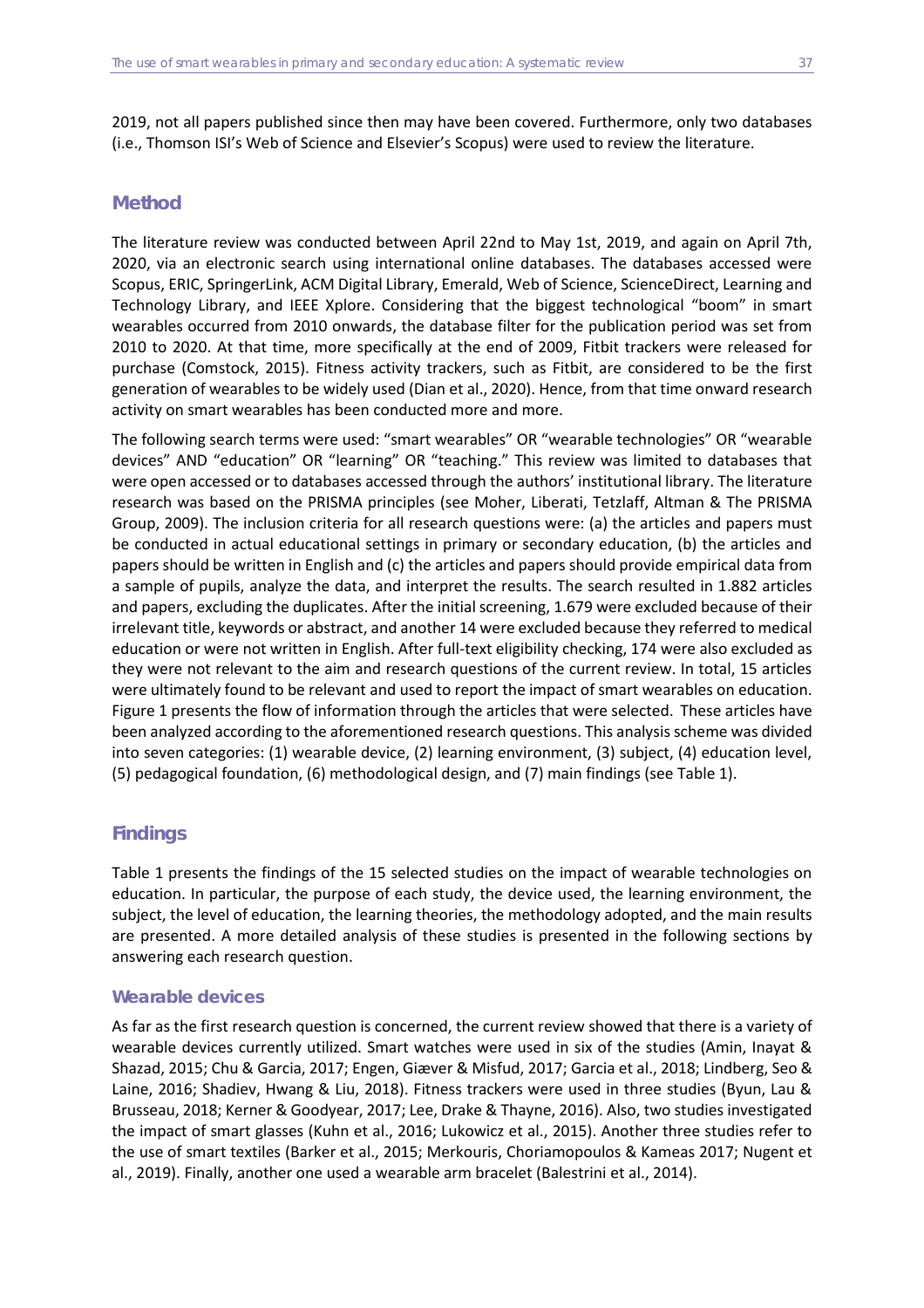

**Figure 1. PRISMA flow diagram for the study (Moher et al., 2009)** 

#### *Learning environment and subjects*

Regarding learning environments, the literature review showed that the majority (Amin et al., 2015; Balestrini et al., 2014; Barker et al., 2015; Byun et al., 2018; Engen et al., 2017; Kuhn et al., 2016; Lee et al., 2016; Lindberg et al., 2016; Lukowizc et al., 2015; Merkouris et al., 2017) used wearable devices in a formal learning environment; namely, a school classroom. The subjects involved in these studies vary from Science to Linguistics and Physical Education. Specifically, two studies focus on Physics (Kuhn et al., 2016; Lukowizc et al., 2015) and another two refer to applied sciences; namely STEM (Barker et al., 2015) and Computer Science (Merkouris et al., 2017). One study focused on Statistics (Lee et al., 2016), and another one on Mathematics and Linguistics (Amin et al., 2015). Another study is related to Social Sciences, and, in particular, to a "Human Rights" activity (Balestrini et al., 2014). Also, Physical Education appears as the subject in two studies (Byun et al., 2018; Lindberg et al., 2016). Finally, one study (Engen et al., 2017) involves three subjects which are Mathematics, Social Sciences and Physical Education.

Three studies used wearable devices in non-formal learning environments, such as outdoors or around the school. More specifically, in the Chu and Garcia (2017) study, participants were tasked to record stories related to scientific concepts by using a smart watch when they were at school, or in a vehicle, or at home. Kerner and Goodyear (2017) asked 100 adolescents to wear a wearable fitness device for eight weeks. Adolescents used the Fitbit app to record their physical activity all day long. Garcia et al. (2018) conducted a five-week study with 18 fifth graders who recorded stories related to a science concept using a smart watch.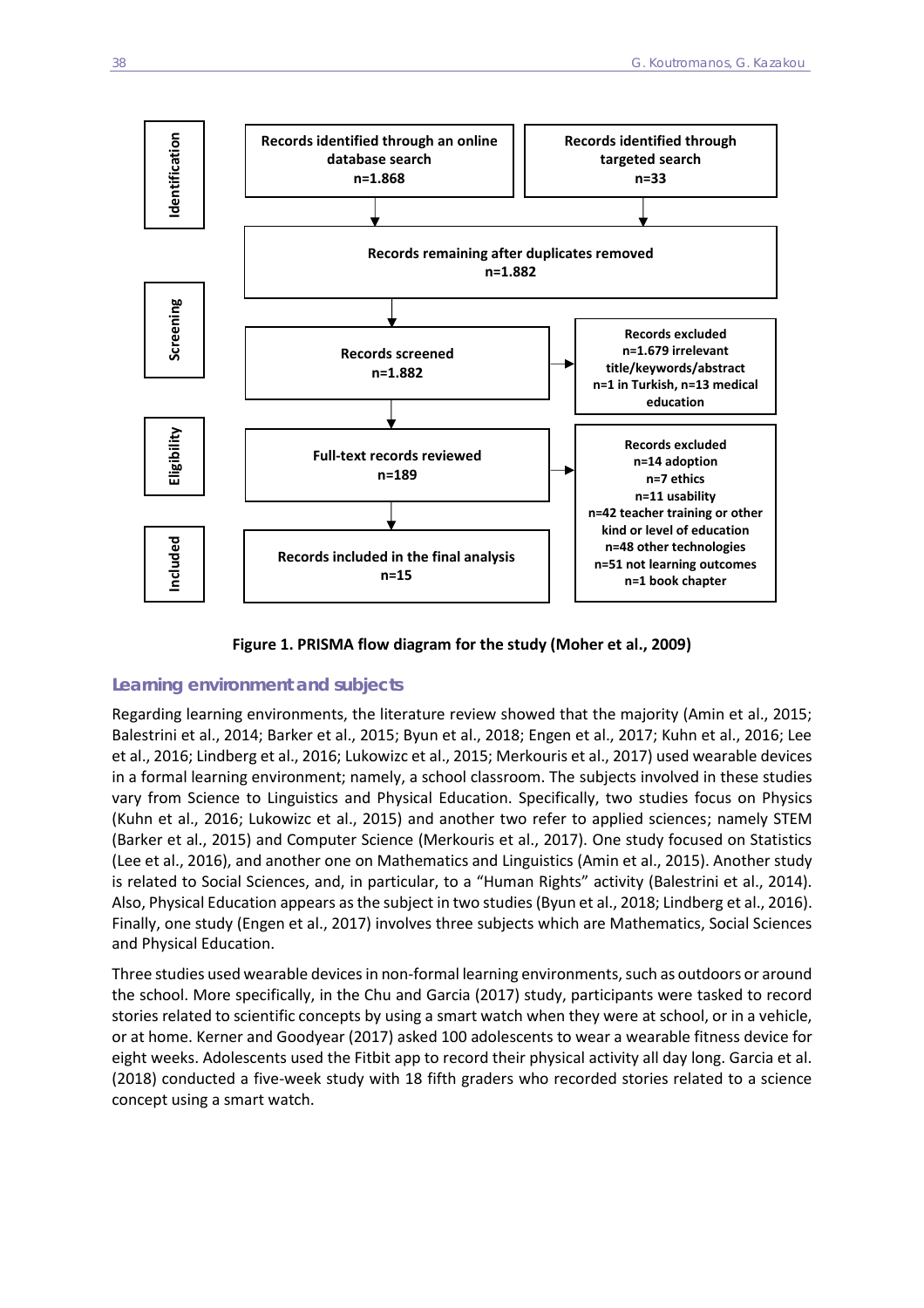|                                |                                                                                                                                                                                                        |                                                               | Learning<br><b>Environment</b>    | Subject                                  | Level of<br><b>Education</b> | Learning<br><b>Theories</b>                                        |                                 | Learning                                                    |                                        |                                                                                                                                                                                                        |
|--------------------------------|--------------------------------------------------------------------------------------------------------------------------------------------------------------------------------------------------------|---------------------------------------------------------------|-----------------------------------|------------------------------------------|------------------------------|--------------------------------------------------------------------|---------------------------------|-------------------------------------------------------------|----------------------------------------|--------------------------------------------------------------------------------------------------------------------------------------------------------------------------------------------------------|
| Author/s                       | Aims<br><b>Objectives</b>                                                                                                                                                                              | <b>Device</b>                                                 |                                   |                                          |                              |                                                                    | Type of<br>Research             | Sample                                                      | <b>Data Collection</b><br><b>Tools</b> | outcomes<br>(performance,<br>motivation,<br>attitudes)                                                                                                                                                 |
| Amin et al.<br>(2015)          | To examine<br>smart watches'<br>impact on the<br>development of<br>basic linguistic<br>abilities, shape<br>recognition, and<br>ability to tell<br>time.                                                | Smart<br>watches                                              | Formal<br>environment<br>(school) | Linguistics<br>and<br><b>Mathematics</b> | Primary                      | Not mentioned                                                      | Experimental<br>study           | $N=24$<br>(5-6 years<br>old),<br>teachers<br>and<br>parents | Questionnaire,<br>tests                | The use of smart<br>watches had a<br>positive effect on<br>students'<br>academic<br>performance and<br>reinforced their<br>interest in<br>learning.                                                    |
| Balestrini<br>et al.<br>(2014) | If the use of SOS<br>can facilitate<br>collaborative<br>activities<br>resulting in<br>greater<br>enjoyment and<br>better<br>performance of<br>the task as<br>compared to a<br>paper-based<br>approach. | Wearable<br>personal<br>signal<br>device<br>(Arm<br>bracelet) | Formal<br>environment<br>(school) | Social<br>sciences<br>(human<br>rights)  | Secondary                    | Not mentioned                                                      | Experimental<br>study           | $N=52$<br>(29 boys,<br>23 girls,<br>$13 - 15$<br>years old) | Observation,<br>tests                  | Students who<br>used the<br>wristband spent<br>significantly less<br>time organizing<br>the activity,<br>achieved higher<br>test scores, and<br>experienced a<br>stronger sense of<br>group awareness. |
| Barker et<br>al. (2015)        | To examine the<br>impact of<br>wearable<br>technologies<br>intervention as a<br>way to increase<br>attitudes<br>towards STEM.                                                                          | E-textiles                                                    | Formal<br>environment<br>(school) | <b>STEM</b>                              | Primary/<br>Secondary        | They refer to<br>the<br>constructivism<br>theory along<br>with PBL | Quasi-<br>experimental<br>study | $N=21$<br>$(8-14)$<br>years old)                            | Pre and post<br>surveys                | Attitudes towards<br><b>STEM</b> were<br>increased, but this<br>was not<br>statistically<br>significant.                                                                                               |

**Table 1. Studies included in the literature review**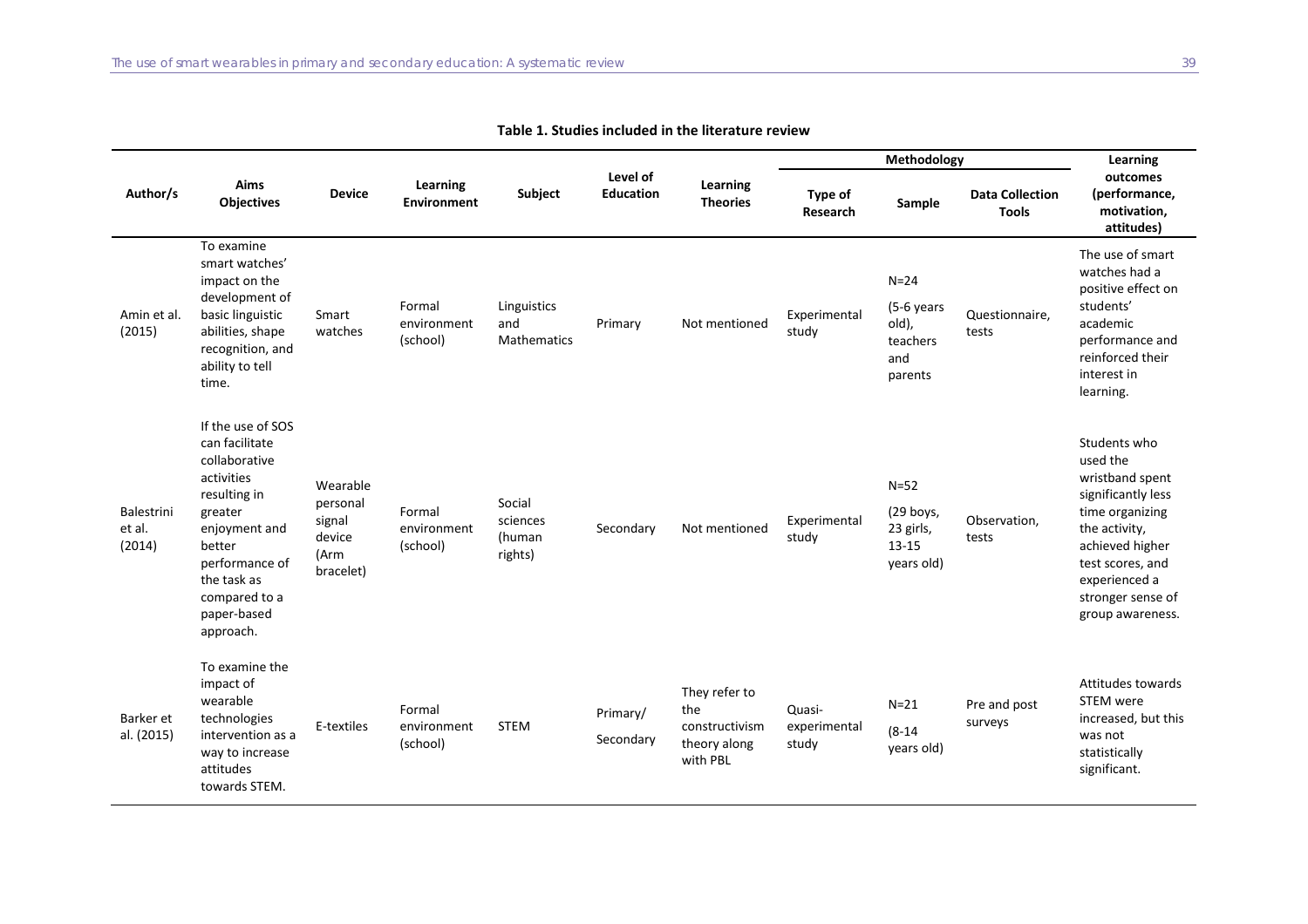|                           |                                                                                                                                                                                               |                                           | Learning<br><b>Environment</b>                                           | Subject                                                             | Level of<br><b>Education</b> | Learning<br><b>Theories</b>                                                                                 |                                 | Learning                                                        |                                                                               |                                                                                                                                                                                                             |
|---------------------------|-----------------------------------------------------------------------------------------------------------------------------------------------------------------------------------------------|-------------------------------------------|--------------------------------------------------------------------------|---------------------------------------------------------------------|------------------------------|-------------------------------------------------------------------------------------------------------------|---------------------------------|-----------------------------------------------------------------|-------------------------------------------------------------------------------|-------------------------------------------------------------------------------------------------------------------------------------------------------------------------------------------------------------|
| Author/s                  | Aims<br><b>Objectives</b>                                                                                                                                                                     | <b>Device</b>                             |                                                                          |                                                                     |                              |                                                                                                             | Type of<br>Research             | Sample                                                          | <b>Data Collection</b><br><b>Tools</b>                                        | outcomes<br>(performance,<br>motivation,<br>attitudes)                                                                                                                                                      |
| Byun et al.<br>(2018)     | To assess the<br>feasibility and<br>efficacy of an<br>intervention<br>employing a<br>wearable device<br>and teacher-<br>regulated<br>techniques to<br>foster pre-school<br>physical activity. | Wearable<br>fitness<br>tracker<br>devices | Formal<br>environment<br>(school)                                        | Physical<br>activity                                                | Primary                      | The<br>intervention<br>was based on<br>the social-<br>ecological<br>model and the<br>health belief<br>model | Quasi-<br>experimental<br>study | $N=93$<br>(average<br>age 4,7<br>years old)                     | Software<br>measurements<br>questionnaires<br>for parents                     | Children who used<br>the wearable<br>device showed a<br>significantly lower<br>level of sedentary<br>behaviour and a<br>higher level of<br>total physical<br>activity.                                      |
| Chu &<br>Garcia<br>(2017) | To explore how<br>smart watches<br>can support<br>informal science<br>learning by<br>recording out-of-<br>school and<br>everyday<br>experiences<br>related to<br>science.                     | Smart<br>watches                          | Non-formal<br>environment<br>(around the<br>school,<br>vehicle,<br>home) | <b>STEM</b>                                                         | Primary                      | They mention<br>Vygotsky's<br>framework and<br>situated<br>learning theory                                  | It is not<br>mentioned          | $N=20$<br>$(12$ boys<br>and 8<br>girls, 8-11<br>years old)      | Voice recordings<br>from the smart<br>watches,<br>interviews with<br>children | Students were<br>able to utilize<br>what they know<br>about science and<br>apply it to<br>understand their<br>surroundings.<br>They had a<br>sustained<br>engagement with<br>smart watches.                 |
| Engen et<br>al. (2017)    | If data collection<br>could help in<br>understanding<br>abstract<br>numbers and<br>figures, and act<br>as a motivational<br>factor for<br>learning<br>mathematics<br>and social<br>science.   | Smart<br>watches                          | Formal<br>environment<br>(school)                                        | Physical<br>education,<br>Mathematics.<br>Social<br><b>Sciences</b> | Secondary                    | Not mentioned                                                                                               | Case study                      | $N=21$<br>(8 girls<br>and $13$<br>boys, 13-<br>14 years<br>old) | Observation,<br>interview with<br>the teacher                                 | Wearable<br>technology was<br>motivational for<br>the pupils. Their<br>use in teaching<br>offered<br>opportunities for<br>pedagogy in and<br>around subjects<br>like mathematics<br>and social<br>sciences. |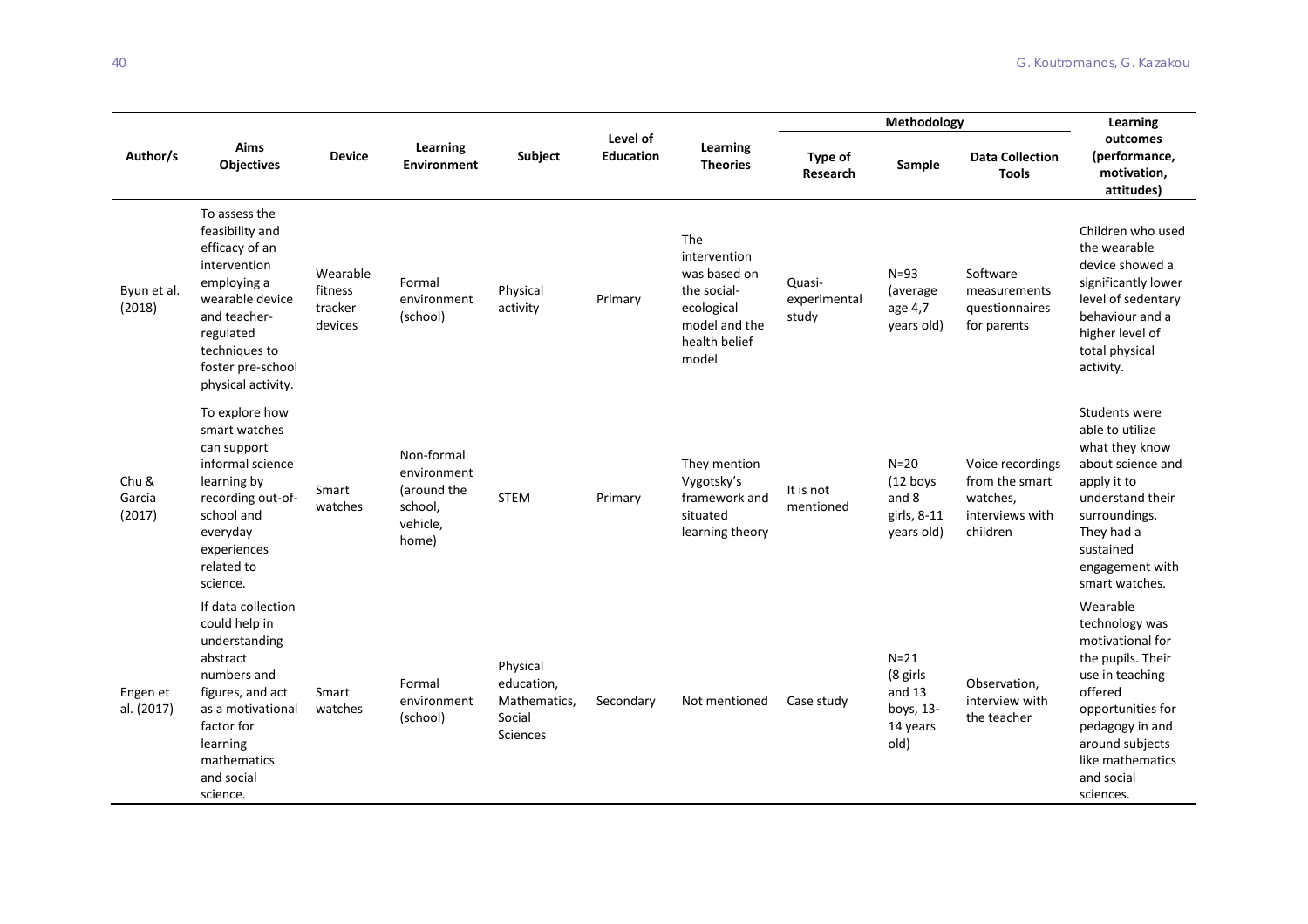|                                |                                                                                                                                                                                                                   |                               | Learning<br><b>Environment</b>                            | Subject                               | Level of<br><b>Education</b> | Learning<br><b>Theories</b>                                                                                    |                                                                                                     | Learning                                                             |                                                                                                 |                                                                                                                                                                                                                     |
|--------------------------------|-------------------------------------------------------------------------------------------------------------------------------------------------------------------------------------------------------------------|-------------------------------|-----------------------------------------------------------|---------------------------------------|------------------------------|----------------------------------------------------------------------------------------------------------------|-----------------------------------------------------------------------------------------------------|----------------------------------------------------------------------|-------------------------------------------------------------------------------------------------|---------------------------------------------------------------------------------------------------------------------------------------------------------------------------------------------------------------------|
| Author/s                       | Aims<br><b>Objectives</b>                                                                                                                                                                                         | <b>Device</b>                 |                                                           |                                       |                              |                                                                                                                | Type of<br>Research                                                                                 | Sample                                                               | <b>Data Collection</b><br><b>Tools</b>                                                          | outcomes<br>(performance,<br>motivation,<br>attitudes)                                                                                                                                                              |
| Garcia et<br>al. (2018)        | To present an<br>approach to<br>commodity<br>smart watches<br>as a tool for<br>situated<br>reflection in<br>primary school<br>science.                                                                            | Smart<br>watches              | Non-formal<br>environment<br>(around the<br>school, home) | Science                               | Primary                      | Reference of<br>the Theory of<br>Situated<br>Cognition                                                         | A nested<br>design,<br>whereby the<br>top-level<br>factors were<br>'intervention'<br>and 'baseline' | $N=18$<br>(7 boys,<br>11 girls,<br>average<br>age 10,5<br>years old) | Questionnaire,<br>interview,<br>recordings from<br>the smart<br>watches                         | The use of the<br>smartwatch as a<br>situated reflection<br>tool has positively<br>affected students'<br>self-efficacy in<br>science.                                                                               |
| Kerner &<br>Goodyear<br>(2017) | To examine<br>whether a<br>wearable fitness<br>device can affect<br>physical activity<br>motivation for<br>adolescents by<br>providing them<br>with greater<br>satisfaction and<br>self-determined<br>motivation. | Wearable<br>fitness<br>device | Non-formal<br>environment<br>(around the<br>school, home) | Physical<br>education                 | Secondary                    | They refer to<br>self-<br>determination<br>theory as a<br>framework in<br>the study of<br>physical<br>activity | Mixed method<br>sequential<br>design                                                                | $N = 84$<br>(44 girls,<br>40 boys,<br>$13 - 14$<br>years old)        | Questionnaire,<br>focus group<br>interviews                                                     | The impact of a<br>wearable fitness<br>device on<br>adolescents'<br>motivation,<br>attitudes and<br>perceptions was<br>negative                                                                                     |
| Kuhn et al.<br>(2016)          | How Google<br>Glass can be<br>used as an<br>experimental<br>tool for<br>wearable-<br>technology-<br>enhanced and<br>inquiry-based<br>learning in<br>physics<br>education.                                         | Smart<br>Glasses              | Formal<br>environment<br>(school)                         | Physics<br>experiments<br>(acoustics) | Secondary                    | Cognitive<br>theories<br>(Cognitive<br>Theory of<br>Multimedia<br>Learning,<br>Cognitive Load<br>Theory)       | Experimental<br>study                                                                               | $N=46$<br>(16 girls,<br>30 boys of<br>8 <sup>th</sup> grade)         | Log files from<br>the Google Glass<br>app, pretests<br>and post<br>measures<br>(questionnaires) | Google Glass<br>foster curiosity<br>and wondering.<br>There was a<br>positive trend for<br>experimentation.<br>No difference in<br>students' learning<br>and cognitive load<br>between Google<br>Glass and tablets. |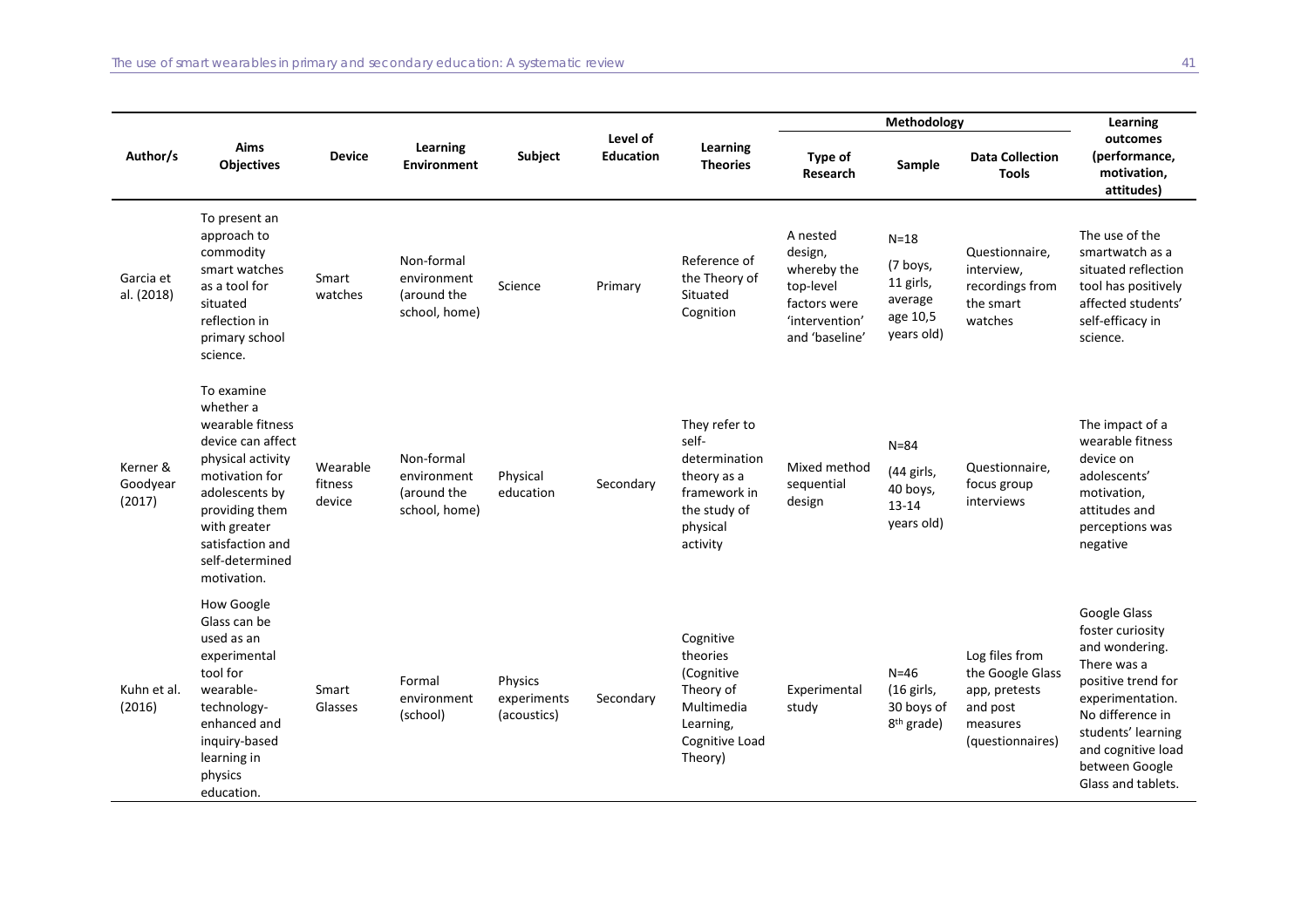|                              |                                                                                                                                                                                                                                  |                                                       |                                   |                       |                              | Learning<br><b>Theories</b> |                                 | Learning                                                                         |                                                       |                                                                                                                                                                                                                               |
|------------------------------|----------------------------------------------------------------------------------------------------------------------------------------------------------------------------------------------------------------------------------|-------------------------------------------------------|-----------------------------------|-----------------------|------------------------------|-----------------------------|---------------------------------|----------------------------------------------------------------------------------|-------------------------------------------------------|-------------------------------------------------------------------------------------------------------------------------------------------------------------------------------------------------------------------------------|
| Author/s                     | Aims<br><b>Objectives</b>                                                                                                                                                                                                        | <b>Device</b>                                         | Learning<br>Environment           | Subject               | Level of<br><b>Education</b> |                             | Type of<br>Research             | Sample                                                                           | <b>Data Collection</b><br><b>Tools</b>                | outcomes<br>(performance,<br>motivation,<br>attitudes)                                                                                                                                                                        |
| Lee et al.<br>(2016)         | How a wearable<br>that tracks<br>physical activity,<br>when used in<br>elementary<br>statistics classes,<br>could produce<br>authentic and<br>detailed data on<br>activities and<br>experiences<br>already known<br>to students. | Wearable<br>fitness<br>activity<br>tracking<br>device | Formal<br>environment<br>(school) | <b>Statistics</b>     | Primary                      | Not mentioned               | Quasi-<br>experimental<br>study | $N=18$<br>$(10-11)$<br>years old)                                                | Questionnaire,<br>observation                         | Improvement in<br>specific statistics<br>conceptions was<br>detected. There<br>was no significant<br>difference in<br>performance<br>between the<br>group that used<br>the smart watches<br>and the control<br>group.         |
| Lindberg<br>et al.<br>(2016) | To examine<br>whether<br>wearable<br>technology<br>exergames can<br>enhance<br>learning,<br>exercise and<br>motivation in PE<br>classes.                                                                                         | Smart<br>watches                                      | Formal<br>environment<br>(school) | Physical<br>Education | Primary                      | Not mentioned               | Experimental<br>study           | $N = 61$<br>(32 boys,<br>28 girls, in<br>one case<br>sex was<br>not<br>reported) | Questionnaire,<br>quiz, interview<br>with the teacher | Learning with<br>exergames in<br>combination with<br>wearable<br>technology was<br>more efficient,<br>and students were<br>engaged as<br>players.                                                                             |
| Lukowicz<br>et al.<br>(2015) | <b>How Smart</b><br>Glasses can<br>minimize the<br>effort involved in<br>performing high<br>school physics<br>experiments.                                                                                                       | Smart<br>Glasses                                      | Formal<br>environment<br>(school) | Science               | Secondary                    | Not mentioned               | Experimental<br>study           | $N=36$<br>$(17-18)$<br>years old)                                                | Questionnaire                                         | <b>Smart Glasses</b><br>reduced the effort<br>in conducting high<br>school physics<br>experiments. The<br>experimental<br>group performed<br>better than the<br>control group in<br>terms of cognitive<br>load and curiosity. |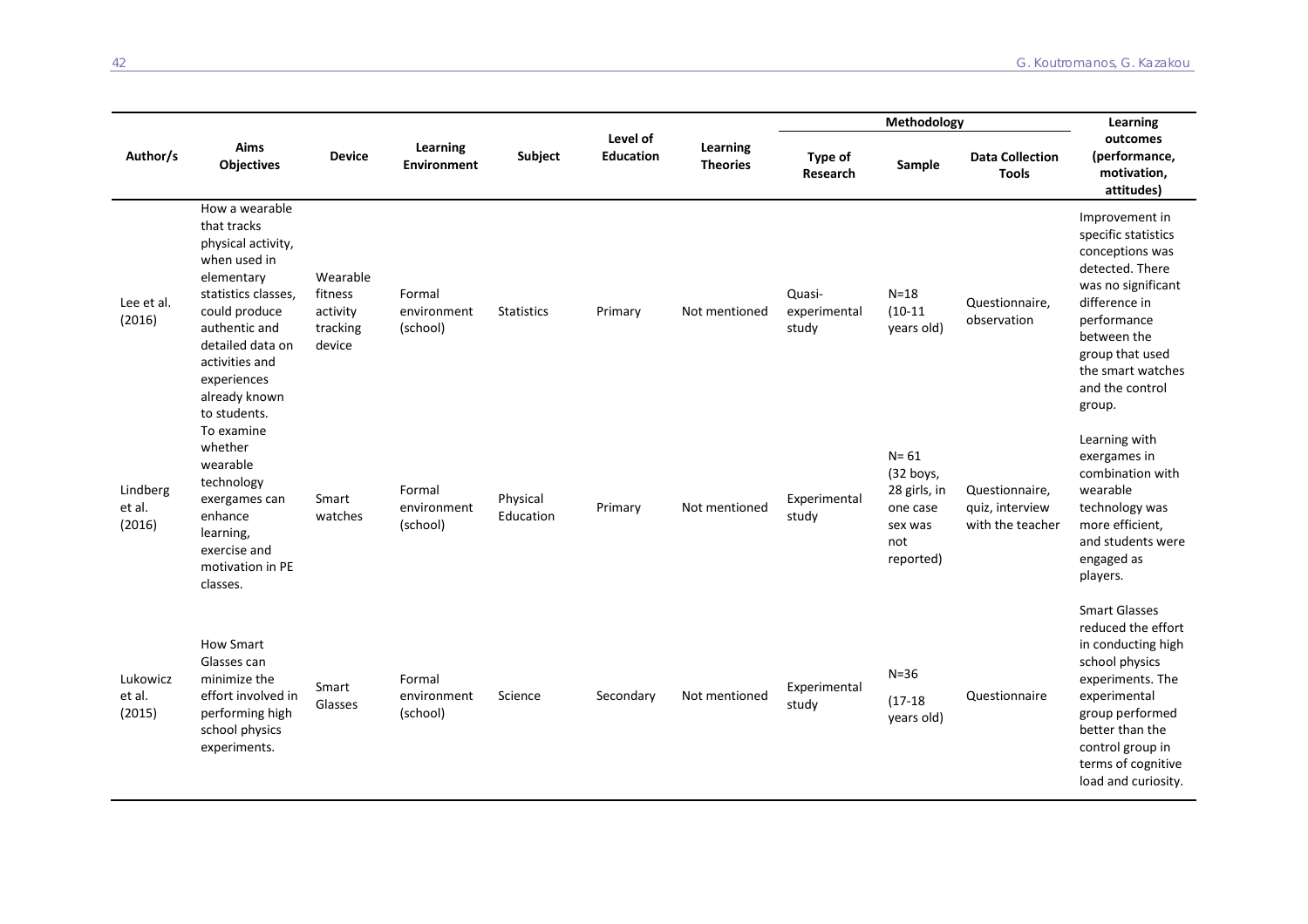|                                      |                                                                                                                                                                                                                              |                                                                   | Learning<br><b>Environment</b>                                                                   | Subject     | Level of<br><b>Education</b> | Learning<br><b>Theories</b>                                                                                                                                               |                        | Learning                                                    |                                                                                              |                                                                                                                                                                                                                                             |
|--------------------------------------|------------------------------------------------------------------------------------------------------------------------------------------------------------------------------------------------------------------------------|-------------------------------------------------------------------|--------------------------------------------------------------------------------------------------|-------------|------------------------------|---------------------------------------------------------------------------------------------------------------------------------------------------------------------------|------------------------|-------------------------------------------------------------|----------------------------------------------------------------------------------------------|---------------------------------------------------------------------------------------------------------------------------------------------------------------------------------------------------------------------------------------------|
| Author/s                             | Aims<br><b>Objectives</b>                                                                                                                                                                                                    | <b>Device</b>                                                     |                                                                                                  |             |                              |                                                                                                                                                                           | Type of<br>Research    | Sample                                                      | <b>Data Collection</b><br><b>Tools</b>                                                       | outcomes<br>(performance,<br>motivation,<br>attitudes)                                                                                                                                                                                      |
| <b>Merkouris</b><br>et al.<br>(2017) | To compare<br>which device<br>(desktop,<br>wearable, robot)<br>is more suitable<br>to be used as a<br>target platform<br>for learning to<br>program in<br>computer code.                                                     | Α<br>messenger<br>bag of LEDs<br>(Arduino<br>LilyPad<br>platform) | Formal<br>environment<br>(school)                                                                | Programming | Secondary                    | Reference of<br>the<br>constructionist<br>learning theory                                                                                                                 | Experimental<br>study  | $N=36$<br>(18 girls,<br>18 boys,<br>$12 - 13$<br>years old) | Questionnaire,<br>tests                                                                      | The wearable<br>platform did not<br>affect the<br>students'<br>performance. No<br>significant<br>treatment was<br>observed between<br>the wearable<br>treatment and the<br>generic one.                                                     |
| Nugent et<br>al. (2019)              | To measure the<br>impact of<br>wearable<br>technology on<br>students'<br>knowledge of<br>circuitry,<br>programming,<br>and engineering<br>design, and self-<br>efficacy in<br>producing a<br>wearable e-<br>textile product. | Wearable<br>textiles                                              | Formal<br>environment<br>(school) and<br>non-formal<br>environment<br>(after-school)             | <b>STEM</b> | Primary                      | According to<br>the authors,<br>the use of<br>wearable<br>textiles in<br>education is<br>related to<br>constructivism<br>and to Papert's<br>constructionist<br>extension. | Quasi-<br>experimental | $N = 1425$<br>(687 girls,<br>738 boys)                      | Pre and post<br>instruments for<br>students, post-<br>project<br>interviews with<br>teachers | Both formal and<br>non-formal<br>instructional<br>settings resulted in<br>significantly higher<br>scores in student<br>knowledge of<br>programming and<br>circuitry, as well as<br>STEM self-efficacy,<br>compared to the<br>control group. |
| Shadiev et<br>al. (2018)             | To examine the<br>potential of a<br>learning activity<br>to teach English<br>combined with<br>exercise,<br>supported by<br>smartwatches.                                                                                     | Smart<br>watches                                                  | Formal<br>environment<br>(school) and<br>non-formal<br>environment<br>(outside of<br>the school) | English     | Secondary                    | Not mentioned                                                                                                                                                             | Experimental<br>study  | $N=18$<br>(9 boys<br>and 9 girls<br>of 14-15<br>years old)  | Questionnaire<br>survey,<br>interviews with<br>students                                      | <b>Students</b><br>performed best on<br>learning tasks<br>when using smart<br>watches. They also<br>developed positive<br>emotions for the<br>English class and<br>wearable devices.                                                        |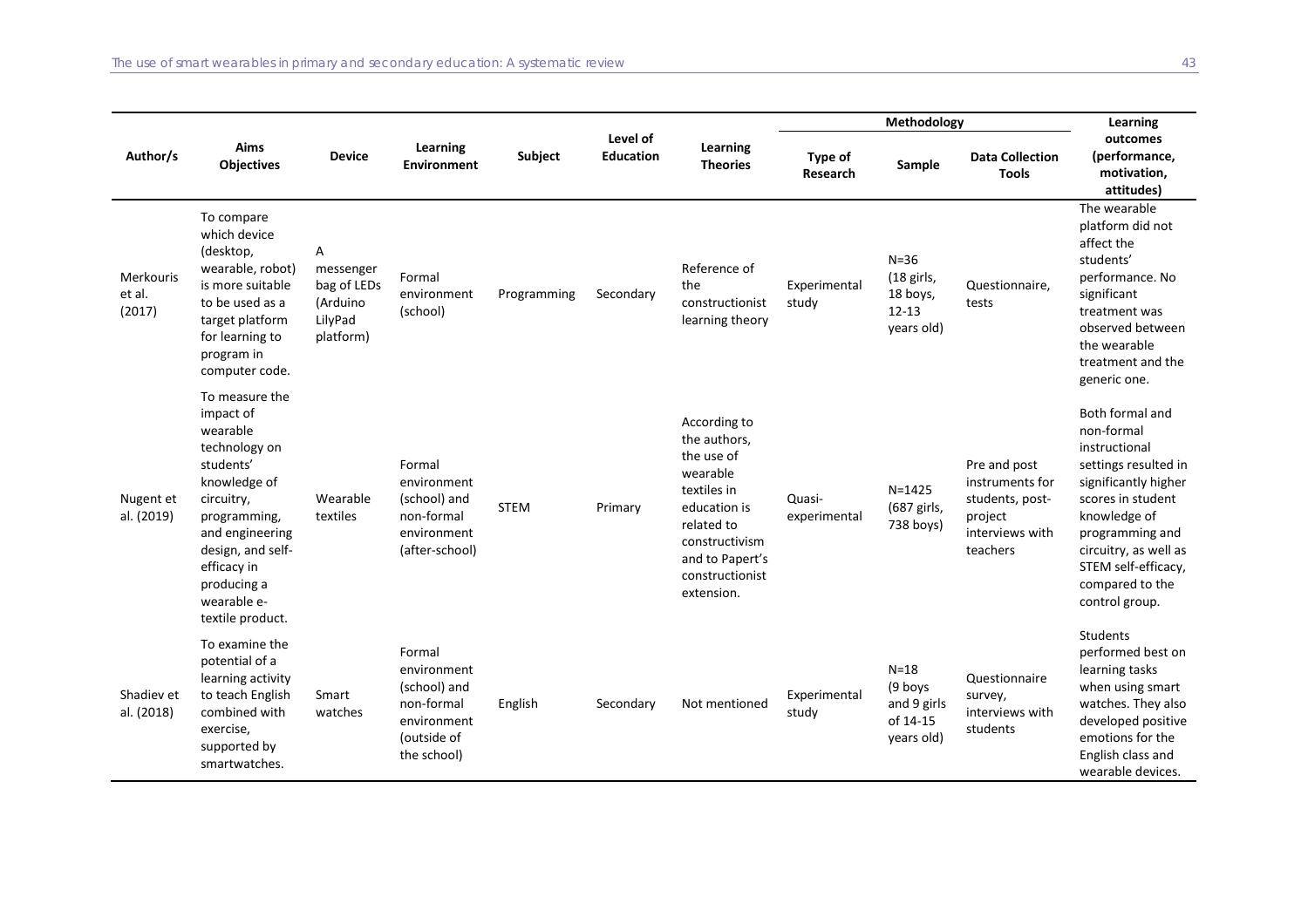The recordings were conducted at the children's school and homes, and were related to their daily lives. Two of the studies combined formal and non-formal learning environments. The first was conducted by Shadiev et al. (2018), where students participated in a learning activity that was supported by a smart watch. The researchers divided the learning activities into indoor and outdoor settings. These learning activities referred to English as a foreign language. The second was conducted by Nugent et al. (2019), which also combined formal and non-formal learning environments by dividing the participating students into two groups. The subject involved was STEM. A teacher instructed one group in a formal setting, and the other group was instructed by a teacher in a nonformal setting - in this case, an after-school environment.

#### *Education level*

In terms of education level, the literature review showed that there is an equal interest among researchers concerning primary and secondary education. Specifically, in one of the studies, participants were preschoolers (Byun et al., 2018), in six of them, the participants were primary school students (Amin et al., 2015; Chu & Garcia, 2017; Garcia et al., 2018; Lee et al., 2016; Lindberg et al., Nugent et al., 2019). Another seven studies were found whose participants were either middle or high school students (Balestrini et al., 2014; Engen et al., 2017; Kerner & Goodyear, 2017; Kuhn et al., 2016; Lukowicz et al., 2015; Merkouris et al., 2017; Shadiev et al., 2018). One of the studies involved a mixed population of participants from primary and secondary schools (Barker et al., 2015).

#### *Learning theories*

Seven of the studies do not refer to any learning theory or other pedagogical background. In six of the studies, the authors mention the learning theory that they apply. Nugent et al. (2019) relied on the constructivism theory of learning and Papert's constructionist theory, along with problem-based learning theory (PBL) when using e-textiles in their study. Barker et al. (2015) apply constructivism and PBL as their learning theory and learning model, respectively, in their study as well. Kuhn et al. (2016) refer to specific cognitive theories, such as the Cognitive Theory of Multimedia Learning and Cognitive Load Theory, to frame their study, which is related to the use of smart glasses in an acoustic experiment. Garcia et al. (2018) mention the Situated Learning Theory to ground their study, which is related to the use of a smart watch app called "ScienceStories". Chu and Garcia (2017) also relate the students' everyday experiences, as captured in the stories that they record, to Situated Learning Theory, Embodied Cognition, and Vygotsky's framework. Finally, although Merkouris et al. (2017) mention that the use of Lego Mindstorms, which are part of their study, are related to the constructionism learning theory, they do not ground the use of wearables in any learning theory.

Two studies apply specific models or frameworks as part of their theoretical background, but these models or frameworks are not related to any learning theory. More specifically, Kerner and Goodyear (2017) use self-determination theory, a theory related to physical activity, to ground the theoretical framework of their study. Byun et al. (2018) develop their intervention based on the Social Ecological Model and the Health Belief Model.

#### *Methodological design*

In terms of the methodological design, the current review examined the research design, the data collection tools, the type of research that researchers conducted and the sample that they used. Most of the reviewed studies used both quantitative and qualitative research design (Balestrini et al., 2014; Garcia et al., 2018; Lee et al., 2016; Lindberg et al., 2016; Kerner & Goodyear, 2017; Nugent et al., 2019; Shadiev et al., 2018), followed by those that used a quantitative design (Amin et al., 2015; Barker et al., 2015; Byun et al., 2018; Kuhn et al., 2016; Lukowicz et al., 2015; Merkouris et al., 2017). Two studies are based on a qualitative research method (Chu & Garcia, 2017; Engen et al., 2017).

The majority of the research was based on experimental or quasi-experimental studies utilizing an experimental group for the use of wearable devices and a control group to compare the results to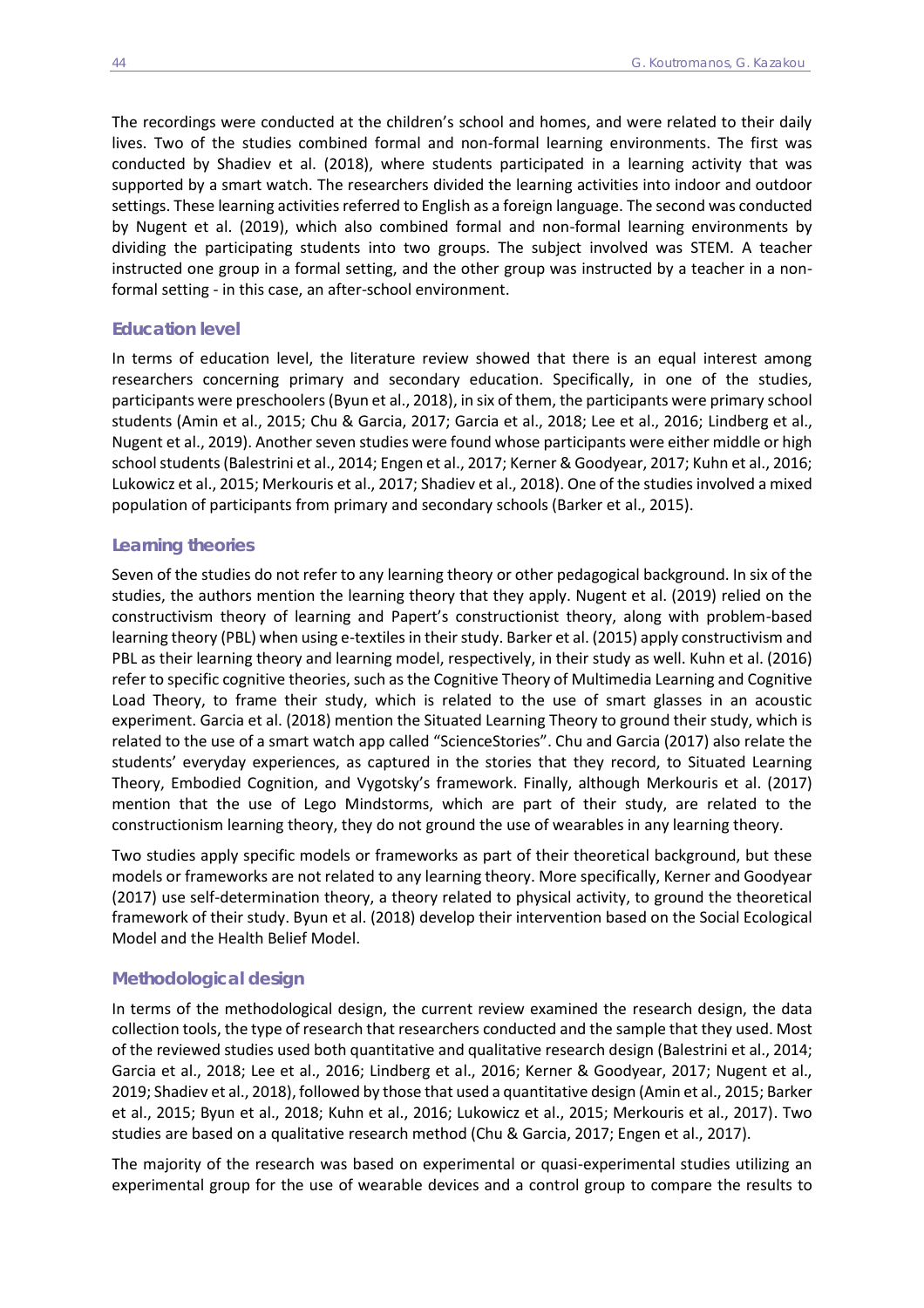traditional teaching or other devices (Amin et al., 2015; Balestrini et al., 2014; Barker et al., 2015; Byun et al., 2018; Kerner & Goodyear, 2017; Kuhn et al., 2016; Lee et al., 2016; Lindberg et al., 2016; Lukowicz et al., 2015; Merkouris et al., 2017; Nugent et al., 2019; Shadiev et al., 2018). One of them is a case study (Engen et al., 2017). Also, it is worth mentioning that in one case the type of research was not mentioned (Chu & Garcia, 2017).

Regarding the data collection tools, researchers utilized a variety of quantitative and qualitative tools. The quantitative data collection tools can be divided into the following categories: (a) questionnaires (e.g., Lee et al., 2016), tests (e.g., Amin et al., 2015) and quizzes (e.g., Lindberg et al., 2016), and (b) data recorded from log files (e.g., Kuhn et al., 2016) or software measurements (e.g., Byun et al., 2018). The qualitative data collection tools can be divided into the following categories: (a) interviews (e.g., Shadiev et al., 2018) or focus group interviews (e.g., Kerner & Goodyear, 2017), (b) observation (e.g., Engen et al., 2017), and (c) data recorded from the devices (Chu & Garcia, 2017). The literature review also revealed that in some cases researchers used a convenience sample (Amin et al., 2015; Balestrini et al., 2014; Barker et al., 2015; Lee et al., 2016; Lindberg et al., 2016; Lukowicz et al., 2015; Chu & Garcia, 2017; Kerner & Goodyear, 2017; Garcia et al., 2018; Shadiev et al., 2018).

# *Learning outcomes*

In terms of learning outcomes, the current review examined the impact on learning performance, learning motivation, and learning attitudes and perceptions. As previous systematic reviews (i.e., Haßler, Major & Hennessy, 2016; Nikou & Economides, 2018; Acquah & Katz, 2019) of the evidence for learning outcomes (when using mobile technologies or computer) have done, the impact is described as positive (meaning improvement or increase), negative (meaning decrease), neutral (meaning no significant impact), mixed (meaning positive for one part of the study and neutral for another) or not measured. Table 2 summarizes the findings about the impact of smart wearables on performance, motivation and attitudes/perceptions (see also Table 1).

According to Table 2, a group of five studies explored the impact of wearables on both performance and motivation. Specifically, the results of the Amin et al. (2015) study showed a better performance within the experimental group that used the smart watch to develop language skills, as well as pattern recognition and time learning. Also, they report that parents of students from the experimental group said that their children showed particular interest and enthusiasm for learning through smart watches.

| Author/s                 | Impact on    | Impact on motivation | Impact on             |  |
|--------------------------|--------------|----------------------|-----------------------|--|
|                          | performance  |                      | attitudes/perceptions |  |
| Balestrini et al. (2014) | positive     | not measured         | positive              |  |
| Amin et al. (2015)       | positive     | positive             | not measured          |  |
| Barker et al. (2015)     | not measured | not measured         | positive              |  |
| Lukowicz et al. (2015)   | positive     | positive             | not measured          |  |
| Kuhn et al. (2016)       | neutral      | positive             | not measured          |  |
| Lee et al. (2016)        | mixed        | not measured         | not measured          |  |
| Lindberg et al. (2016)   | positive     | positive             | not measured          |  |
| Chu & Garcia (2017)      | positive     | positive             | not measured          |  |
| Engen et al. (2017)      | not measured | positive             | not measured          |  |
| Kerner & Goodyear (2017) | not measured | negative             | negative              |  |
| Merkouris et al. (2017)  | neutral      | neutral              | neutral               |  |
| Byun et al. (2018)       | positive     | not measured         | not measured          |  |
| Garcia et al. (2018)     | not measured | not measured         | Positive              |  |
| Shadiev et al. (2018)    | positive     | not measured         | positive              |  |
| Nugent et al. (2019)     | mixed        | not measured         | positive              |  |

# **Table 2. Impact of smart wearables on learning outcomes**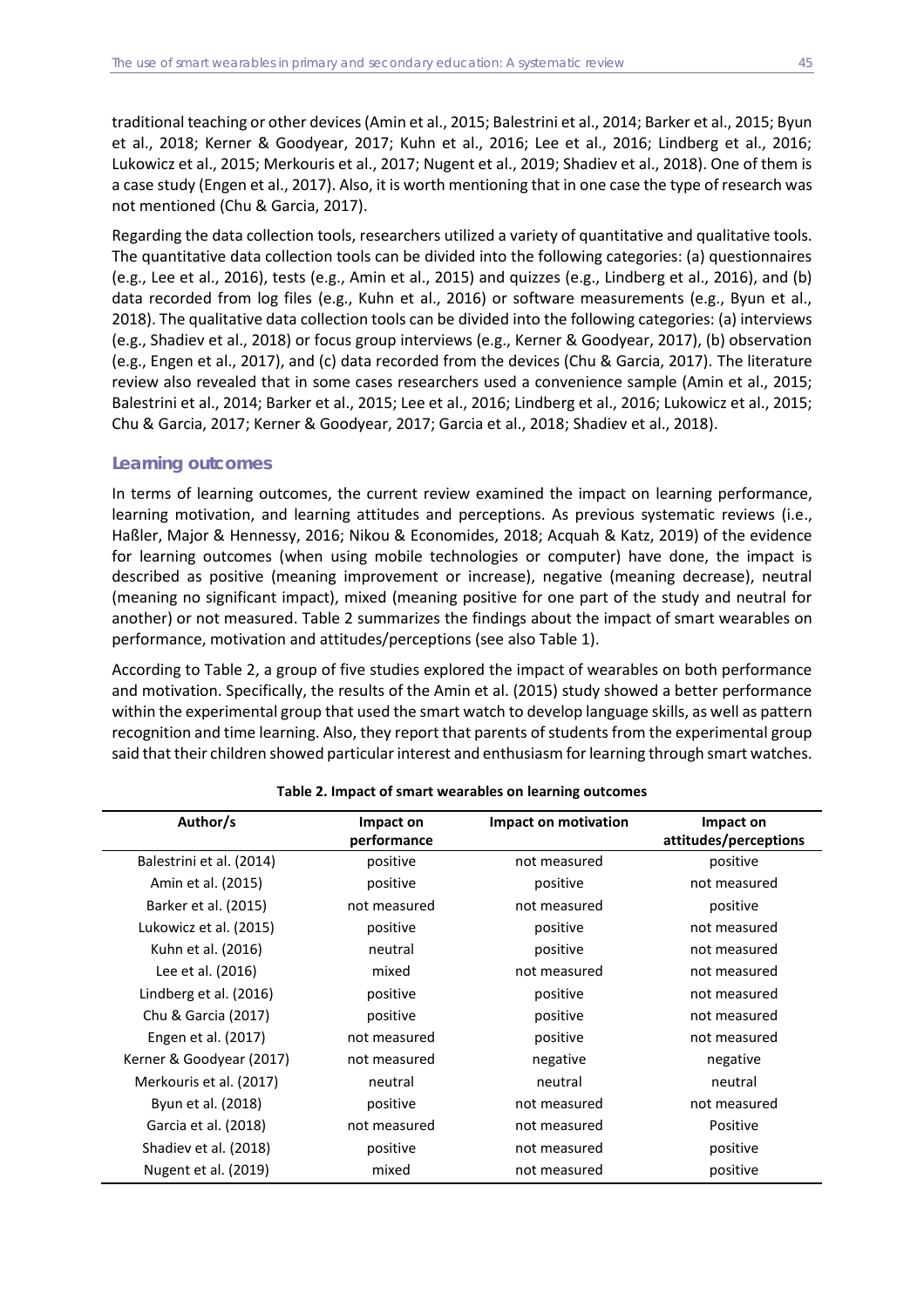Lukowicz et al. (2015), who split students into two groups - an experimental group using Google's glasses and an established tablet-based control group - found a statistically important difference between the two groups. The experimental group performed better than the control group in execution, cognitive load, and curiosity. Kuhn et al. (2016) found no significant impact on learning performance and positive impact on motivation. In particular, they found that the use of Google Glass in acoustic experiments did not affect students' learning achievement. This result is attributed by researchers to the technical limitations of Google Glass at the time (e.g., processing speed and quality of the camera). On the other hand, they found that learning with smart glasses promotes curiosity and wonder. The results of the Lindberg et al. (2016) experimental study showed that learning with smart watches while playing the game "Exergame Running Othello 2" was more effective, players became more engaged in the game, and players' fitness improved. Chu and Garcia (2017) found that that the use of smart watches to capture science stories was successful as students recorded five story types (e.g., accounts of personal experiences or observations of habits) and adopted five types of roles (e.g., observer or actor). They also found that the stories were indeed related to science in three ways (e.g., the story emphasized a characteristic or form related to a scientific concept). In addition, in terms of informal science learning, they found that students were able to utilize what they know about science and apply it to understand the world around them. Regarding students' motivation, the researchers noted that students who used a smart watch to capture science-related stories exhibited sustained engagement. This is attributed to the fact that each child recorded four to five stories on average over two days.

Another group of three studies investigated the impact of smart wearables both on performance, as well as attitudes and perceptions. The Balestrini et al. (2015) research showed that students who used an arm bracelet spent less time planning the task, received better scores, reported a greater sense of knowledge of group composition, and liked the overall activity substantially more than their classmates in the control group. Shadiev et al. (2018) found that students performed the best on learning tasks when using smart watches. Also, they developed positive emotions towards English class and wearable devices. Moreover, the results showed a statistically significant association between students' learning performance and physical activity, which suggests that students who performed more physical activity were the ones who showed better performance in learning. On the other hand, Nugent et al. (2019) presented mixed results regarding the impact on performance. They found that their intervention based on wearable textiles resulted in higher scores in student programming and circuitry awareness but no significant difference in knowledge of engineering design in both formal and informal environments. However, their findings on the impact on attitudes and perceptions indicated a positive trend. In that case, they found that in both formal and informal educational environments the designing of a wearable e-textile product resulted in significantly higher scores of STEM self-efficacy in comparison to the control group.

Another two studies investigated the impact of smart wearables on students' attitudes and perceptions. In particular, Barker et al. (2015) measured students' attitudes towards STEM with eight variables that were related to motivation, self-esteem, and learning strategies by performing a wearable electronics intervention. Researchers found that attitudes of students increased after this intervention, but there was no statistically significant difference compared to pre-intervention attitudes. The quantitative results of the Garcia et al. (2018) study showed that the smart watch application "ScienceStories" increased students' self-efficacy for Science. The version of the smart watch application with elements of gaming had the greatest impact. In contrast, the one with the narrative elements had the least impact. Kerner and Goodyear (2017), who measured the impact of a wearable fitness device on adolescents' motivation, as well as attitudes and perceptions, presented negative results in both cases. They noted that competition with peers may explain this negative result, because this kind of competition creates negative feelings, such as guilt.

Their findings indicated that participants presented decreased competence, autonomy, and relatedness to peers, as well as reduced autonomy motivation, while their amotivation increased.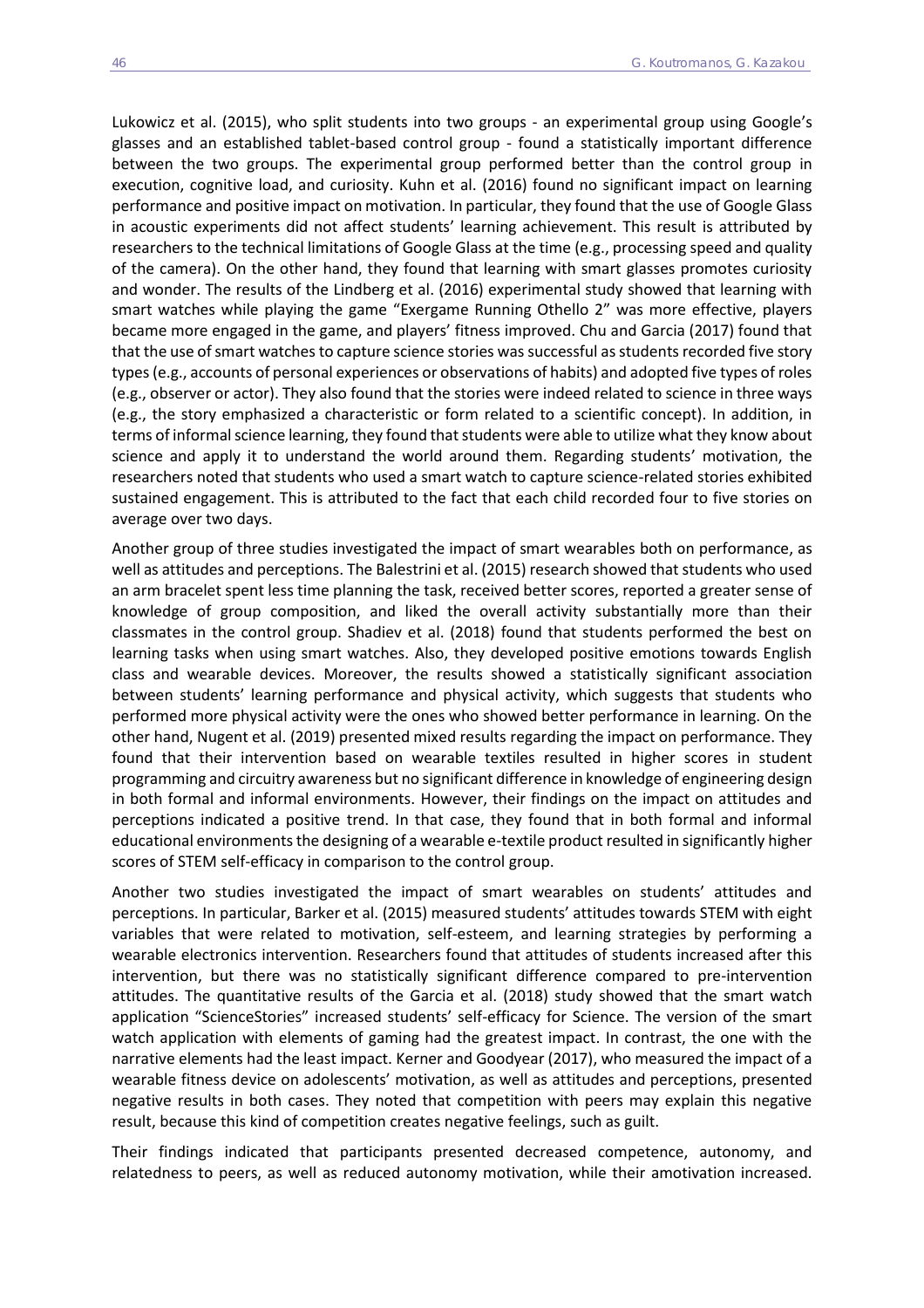Merkouris et al. (2017) investigated the impact of a wearable platform (Arduino LilyPad platform) on students' performance, motivation, as well as attitudes and perceptions. In all cases, their findings revealed neutral results. More specifically, they found that the wearable platform did not affect students' performance in learning basic computational concepts. They attribute this result to the brief (one hour) intervention which might not have been enough for students to fully understand programming knowledge. They also found that the impact on motivation, as well as attitudes and perceptions was not significant. They attribute this result to the type of wearable used in their research, which was the Arduino LilyPad platform. They explain that it is not the most sophisticated one so it might have affected students' emotional engagement.

Other studies investigated either the impact of smart wearables on performance, motivation, or attitudes and perceptions. For instance, Lee et al. (2016), who presented mixed results on the impact of smart watches on learning performance. On the one hand, they found that the use of a smart watch in Statistics resulted in improvement in specific conceptions, such as the Conception of Statistics, Data Display, and Informal Inference. On the other hand, they found no significant difference in terms of MetaRepresentational Competence or Modeling Variability. Engen et al. (2017) explored the impact of smart watches on students' motivation for learning Mathematics and Social Sciences. Data collection from smart watches during Physical Education class was conducted by students themselves. The findings of the research showed that motivation for learning increased for Physical Education and Mathematics. Byun et al. (2018), who implemented an intervention that employed a wearable fitness tracker to promote physical activity in preschoolers, hypothesized that children's physical activity levels would be greater when compared with those who did not take part in the intervention. Indeed, children from the intervention group, whose activity was tracked in real-time through the fitness tracker, demonstrated substantially lower sedentary behaviour rates and a higher degree of overall physical activity.

## *Factors that affect the use of smart wearables in education*

Seven out of the 15 reviewed studies refer to factors that affected the use of wearables when used in their research. An important factor affecting the use of wearable technologies in education is the collection of students' sensitive personal data (e.g., height, weight, pulse, photos, videos, location). Engen et al. (2017) highlight this problem in their research. To avoid any stigmatization problems related to the students' height and weight, they adjusted the smart watches being used to have the average height and weight of boys and girls 14 years of age as set by the Norwegian Statistical Service. To avoid collecting data on students' locations during their free time, the researchers decided to restrict the use of smart watches only to the school premises. They also assigned a code for each smart watch. They asked each student to use it, without the researchers knowing to which student each device code corresponded.

Another factor that affects the use of wearable technologies in education is the financial aspect. Amin et al. (2015) explain that one reason for using a small-sized sample was the fact that the school administration provided a small number of gadgets. Other researchers focus on technical and design issues associated with wearables' hardware and software. Kuhn et al. (2016) point out that the technological limitations of the Google Glass device, such as its processing speed and the quality of the camera, may have affected the results of their study. Garcia et al. (2018), who designed and developed three versions of a smart watch application (gamified, narrative-based, and hybrid), report that the type of application being used affected students' involvement with the device. Specifically, they found that the gamified version of the smart watch application led students to generate sufficient recordings of stories related to a science concept, in contrast to the other two versions of the application.

On the other hand, Shadiev et al. (2018) refer to the factor of time. Time restrictions led students that participated in their study to use smart watches for a short period. According to the researchers, that limitation may have influenced the results of the research. Time restriction is also a factor that might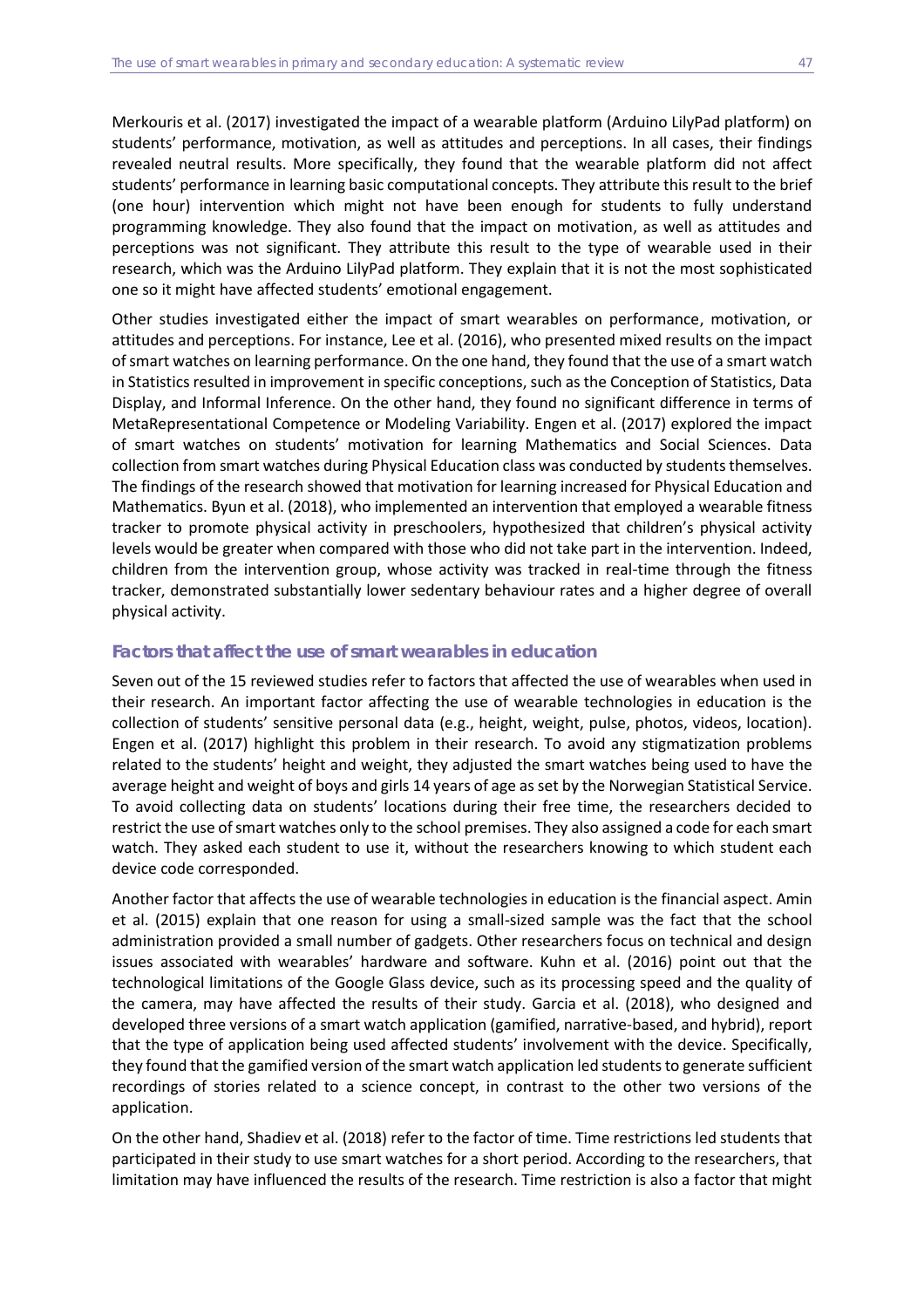have hampered students' creativity and full involvement with the wearables (Arduino Lily Pad platform), according to Merkouris et al. (2017). Finally, in their study, Lindberg et al. (2016) cite a list of factors that influence the use of wearable technologies. According to the interviewed teacher who participated in the study, these factors are cost, maintenance, storage, teacher training, and material preparation for educational activities.

# **Discussion**

This literature review aimed to examine existing research regarding smart wearables in primary and secondary education, identify research gaps, and recommend future research. This review includes studies published between 2010 and 2020 that involve primary and secondary education. The inclusion criteria for this review resulted in 15 studies, the results of which were presented in terms of the device utilized, learning environment, subject, level of education, learning theories, research methodology, learning outcomes, and factors affecting the use of smart wearables in education.

The first research question aimed to examine the smart wearables that were used in studies. Our review revealed that smart watches and fitness trackers were the devices of choice in the majority of studies. This finding is in line with previous literature reviews which show that smart watches and fitness trackers are the devices that are used most frequently in various studies (e.g., Kirk et al., 2019; Koumpouros & Kafazis, 2019). It is also interesting to note that, in the current review, only two studies referenced the use of smart glasses. One might expect that smart glasses would be more frequently used in the papers studied, as they are a new trend able to offer new virtual, augmented and mixed reality experiences. This result contradicts research on the use of smart wearables in medical education, where smart glasses such as Google Glass is used in the majority of studies (Kolodzey et al., 2016).

The second research question focused on the learning environments as well as on the subjects in which smart wearables were used. Most of the studies in this literature review were conducted in classroom settings. Furthermore, of the 15 studies included in the review, a large number of them investigated the use of smart wearables in Mathematics/Statistics, Physics, and STEM. In regards to the third research question, of the 15 studies, 7 were conducted at the primary education level, 7 at the secondary education level, while one was conducted at both levels. Based on the current review study, it is difficult to relate these results to students΄ learning outcomes. Therefore, more research is needed to explain how smart wearables influence students΄ learning in different learning environments, subjects and level of education.

The fourth research question explored the studies' pedagogical framework. It was found that some studies lacked a pedagogical framework stemming from learning theories. Other reviews also found that studies in wearable technologies lack theoretical foundation (Niknejad et al., 2020; Girginov et al., 2020). Furthermore, this result is in line with previous reviews regarding the use of other technological novelties in primary, secondary or higher education. For instance, Zhang and Nouri (2018), who reviewed 39 empirical studies on the use of tablets in learning and teaching in formal education at primary and secondary schools, also found that only a few of the studies based their learning and teaching activities on learning theories. More recently, Radianti, Majchrzak, Fromm and Wohlgenannt (2020) reviewed 38 articles from 2016 to 2018 on immersive virtual reality applications for higher education and found that very few of them based their VR applications on a specific learning theory.

The fifth research question was formulated to examine the research methodology used in studies on smart wearables. Most of the reviewed studies used both quantitative and qualitative research design, followed by those that used a quantitative design. In addition, the majority of the research was based on the experimental or quasi-experimental study design. Most of the papers utilized a combination of different quantitative and qualitative data collection tools in order to assess the impact of smart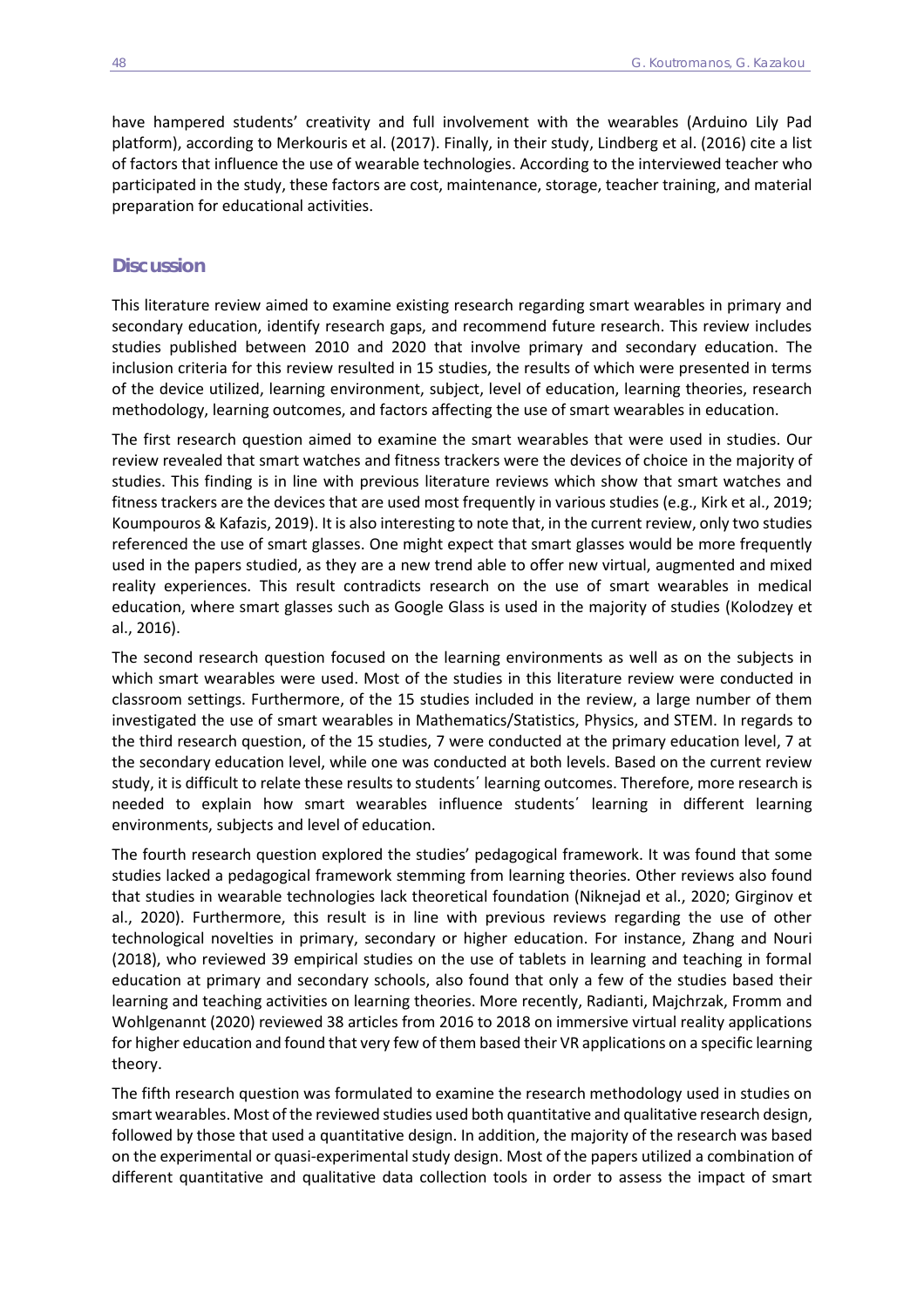wearables in students' learning. Also, it is worth mentioning that the aim of this review was not merely to report the methodology used in the studies, but also to identify their methodological limitations. By finding these studies' limitations, we can conduct future studies with greater methodological rigor. A common methodological approach was adopted from previous literature review studies (e.g., Koumpouros & Kafazis, 2019). In this regard, it was found that one study does not mention the type of research employed. Furthermore, it was found that some studies used a convenience sample. In addition, it was found that none of the studies was longitudinal.

The sixth research question aimed to determine the main learning outcomes measured by smart wearable studies. In this regard, it was found that in many cases there are several learning outcomes from using smart wearables in education, such as improved performance, increased motivation, and attitudes towards learning. More specifically, positive outcomes on learning performance were associated with smart watches (Amin et al., 2015; Chu & Garcia, 2017; Lindberg et al., 2016; Shadiev et al., 2018), smart glasses (Lukowicz et al., 2015), the arm bracelet (Balestrini et al., 2014), and the fitness tracker (Byun et al., 2018). These positive learning outcomes were about learning activities related to a variety of subjects, such as Social Sciences (Balestrini et al., 2014), Linguistics and Mathematics (Amin et al., 2015), Science (Lukowicz et al., 2015), STEM (Chu & Garcia, 2017), Physical Activity (Lindberg et al., 2016; Byun et al., 2018) and English as a foreign language (Shadiev et al., 2018). Furthermore, positive outcomes on students' motivation and attitudes included, among other things, interest in learning, fostering curiosity and wondering, engagement, enjoyment, increased selfefficacy, and positive emotions towards a subject. However, in two cases smart technology did not influence students' performance, motivation, or attitudes. In both cases, this was attributed by researchers to the technical characteristics of wearable devices used in their studies. Kuhn et al. (2016) refer to specific technical limitations of Google Glass (e.g., processing speed and quality of the camera) and Merkouris et al. (2017) refer to the fact that Arduino LilyPad is not the most refined technology. In one case (Kerner & Goodyear, 2017), negative results were reported on the impact of a fitness tracker on adolescents' motivation and attitudes towards physical activity. This is because participants, when using the fitness tracker to record their physical activity, felt like they were taking part in a competition with their peers, resulting in negative emotions.

The final research question was formulated to examine the factors that influence the use of smart wearables. In this regard, the following factors emerged from the literature: the students' sensitive personal data, the financial aspect, technical and design issues, lack of time, and teacher training. Factors such as these have been found to affect the use of ICT in education up until recently (e.g., Gil-Flores, Rodríguez-Santero & Torres-Gordillo, 2017). In terms of technical issues, today's 5G networks provide high reliability (Geršak et al., 2020), therefore issues related to smart wearables' internet connection will significantly decrease.

# **Limitations of the review**

This review has some limitations. One limitation is that only papers published in journals and conference proceedings available through the authors' institutional library were considered. Articles to which the authors did not have open access were excluded from the review. Their inclusion into this review may likely have altered the results. Another limitation is that this review used specific databases. There might be other databases which may be able to provide a better picture of the articles related to smart wearables in education.

# **Conclusions**

This literature review summarizes evidence from 15 studies of smart wearables in primary and secondary education published between 2010 and 2020. Our literature review shows that the existing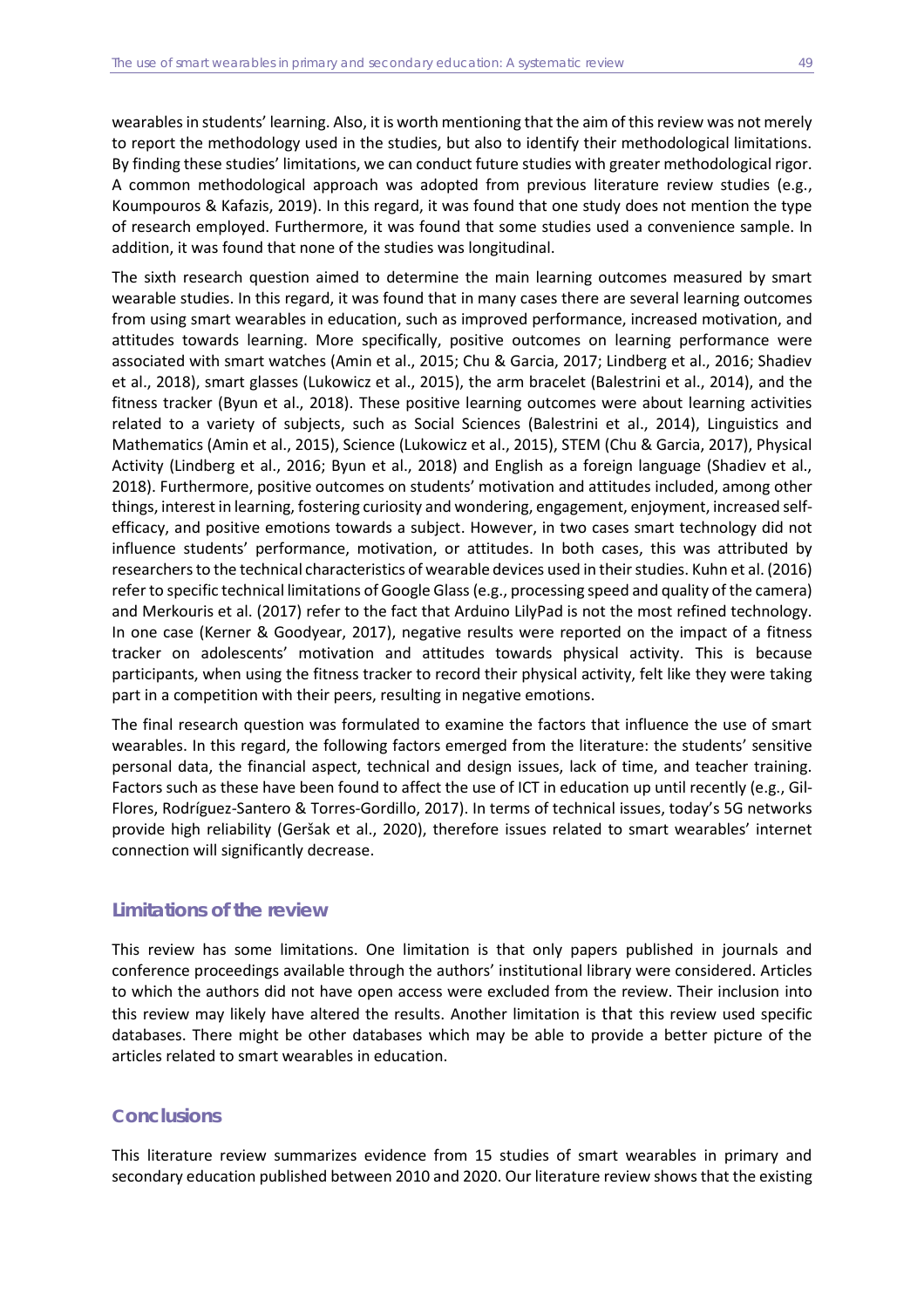research on the use of smart wearables in education, compared to research conducted in the field of medicine and physical activity, is still in its early phase. Most specifically, little is known about the affordances of devices that impact students' learning. Current research has focused mostly on devices such as smart watches and fitness trackers. In addition, none of the studies compared different wearable devices and their effects in learning. Similarly, the effect of smart wearables in informal learning environments such as museums and archaeological sites have not yet received the attention needed to draw any conclusions on their impact on students΄ learning.

The review also showed that only about half of the studies were based on a theory of learning. The lack of a pedagogical framework does not help us to understand the way in which wearable technologies are used and how students interact with them. This review also identified that there were a few methodological concerns that arose in studies on smart wearables. First, a number of studies used a convenience sample, and second, one study does not mention the type of research used. Future studies should move beyond these limited methodological issues. Furthermore, the literature review identified several outcomes of using smart wearables in learning, such as improved student-motivation and attitudes, interest in learning, fostering curiosity and wondering, engagement, enjoyment, increased self-efficacy, and positive emotions towards a subject. Although this review provides evidence regarding the positive effect of smart wearables on students' learning, this review also demonstrates that research into such effects has only just started. More findings are needed in order to correlate this effect with variables such as the type of device, learning environment, subject, and learning theory. Finally, factors that seem to affect the use of smart wearables are students' sensitive personal data, the financial aspect, technical and design issues, lack of time and teacher training.

To the best of the authors' knowledge, this is the first literature review on smart wearables in primary and secondary education. The results of this review study provide insights into the current state of smart wearables in primary and secondary education and offer a future research agenda for smart wearables in teaching and learning.

#### **Future research**

According to the recent data, the number of smart wearables will continue to grow (for example, see Statistica, 2019; 2020). Due to the continual decrease in their cost (e.g., smart watches) and the technological advantages they will incorporate, their use is expected to be widely adopted by the new generation, as was precisely the case with smartphones in previous years. The present literature review showed that the existing research on the use of smart wearables in education is still in the beginning stages. More research is needed that will focus on the issues presented in a previous section. Specifically, the aim is for smart wearables to be not just a passing trend in education, but rather, to serve as an opportunity for the education and research community to showcase these devices' added value regarding actively engaging students and their ability to connect experiences from informal and formal learning environments. More specifically, the challenge remains for researchers to examine the degree to which the experiences gained by students from the use of smart wearables in informal learning environments (e.g., student visits to museums, activities in outdoor areas that possess a particular historical and cultural value) can be used in the learning process to contribute to increased motivation toward learning, the promotion of cooperation and the development of 21st century skills.

Within this framework, the research and education community is called upon to resolve issues related to the protection of data being collected, the types of educational applications that the devices will feature, the pedagogical framework in which they will be used, and mainly, the type of training needed by teachers to integrate them into their instruction. The point of the pedagogical framework is to form the appropriate learning conditions allowing students to be not just passive users of wearable devices,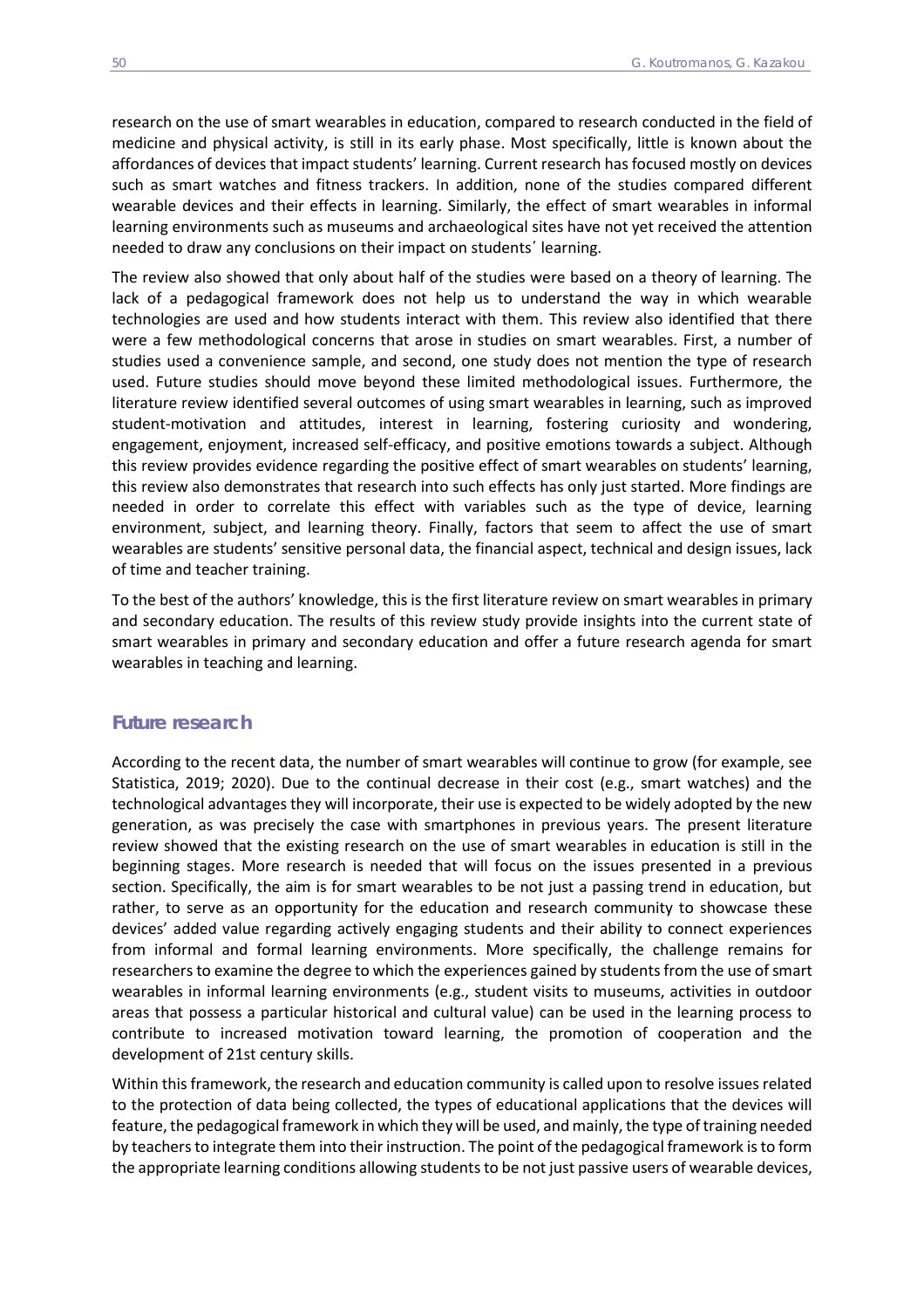but rather, to utilize them as a research tool that can be used to help them construct knowledge. From this standpoint, it would be interesting to see studies conducted that will utilize learning theories favoring authentic, constructivist, and situated learning. In general, since smart wearables are paired and exchange data with mobile devices (i.e., smartphones and tablets), and also possess similar capabilities (e.g., mobility, internet connection), they can be studied under the pedagogical framework that applies to mobile learning. In addition, new digital literacies that are emerging through the use of various smart wearables must be studied. Moreover, new instruments to measure the different experiences gained by students from their use (i.e., using smart glasses to view augmented reality) need to be developed. Finally, smart wearables need to be studied in terms of their ability to utilize the learning opportunities arising from the evolution of the Internet of things and the emergence of new technologies (e.g., drones, augmented and mixed reality, 3D printing).

In conclusion, future research should be enriched with more methodological rigor and longitudinal studies to answer the following questions: (a) What smart wearables and which of their features can produce a positive impact on learning? (b) Under what specific pedagogical framework can this be achieved? (c) To which subjects in the curriculum could smart wearables most contribute when compared to current/traditional teaching methods or already existing ICT applications? (d) How can smart wearables be utilized in informal learning environments and in what types of activities can students be engaged? (e) How can smart wearables and mobile devices (e.g., smart phones) be used together to promote learning?

#### **References**

- Acquah, E., & Katz, H. (2020). Digital game-based L2 learning outcomes for primary through high-school students: A systematic literature review. *Computers & Education*, *143*, 103667.
- Amin, R. u., Inayat, I., & Shazad, B. (2015). Wearable learning technology: A smart way to teach elementary school students. *Proceedings of the 12th Learning and Technology Conference* (pp. 1–5). Jeddah: IEEE.
- Balestrini, M., Hernández-Leo, D., Nieves, R., & Blat, J. (2014). Technology supported orchestration matters: Outperforming paper-based scripting in a Jigsaw classroom. *IEEE Transactions on Learning Technologies*, *7*(1), 17–30.
- Barfield, W., & Caudell, T. (2001). Basic concepts in wearable computers and augmented reality. In W. Barfield & T. Caudell (Eds.), *Fundamentals of Wearable Computers and Augmented Reality* (pp. 3–26). Mahwan, NJ: Lawrence Erlbaum Associates.
- Barker, B., Melander, J., Grandgenett, N., & Nugent, G. (2015). Utilizing wearable technologies as a pathway to STEM. In D. Rutledge & D. Slykhuis (Eds.), *Proceedings of SITE 2015-Society for Information Technology & Teacher Education International Conference* (pp. 1770–1776). Las Vegas, NV, USA: AACE.
- Borthwick, A. C., Anderson, C. L., Finsness, E. S., & Foulger, T. (2015). Special article personal wearable technologies in education: Value or villain? *Journal of Digital Learning in Teacher Education, 31*(3), 85–92.
- Bower, M., & Sturman, D. (2015). What are the educational affordances of wearable technologies? *Computers & Education*, *88*, 343–353.
- Buchem, I. (2019). Design principles for wearable enhanced embodied learning of movement. In P. Zaphiris & A. Ioannou (Eds.), *Learning and Collaboration Technologies. Ubiquitous and Virtual Environments for Learning and Collaboration.*  (pp. 13–25). Cham: Springer.
- Byun, W., Lau, E. Y., & Brusseau, T. A. (2018). Feasibility and effectiveness of a wearable technology-based physical activity intervention in preschoolers: A pilot study. *International Journal of Environmental Research and Public Health*, *15*(9), 1821.
- Chu, S. L., & Garcia, B. (2017). Toward wearable app design for children's in-the world science inquiry. *Proceedings of the 11th International Conference on Tangible, Embedded, and Embodied Interaction* (pp. 121–130). New York, NY, USA: Association for Computing Machinery.
- Comstock, J. (2015). Eight years of Fitbit news leading up to its planned IPO. *MobiHealthNews.* Retrieved 17 June 2020, from <https://www.mobihealthnews.com/43423/eight-years-of-fitbit-news-leading-up-to-its-planned-ipo>
- Dehghani, M., Abubakar, A. M., & Pashna, M. (2020). Market-driven management of start-ups: The case of wearable technology. *Applied Computing and Informatics.* <https://doi.org/10.1016/j.aci.2018.11.002>
- Demir, E. B., & Demir, K. (2017). Enhancing learning with wearable technologies in and out of educational settings. In S. N. Şad & M. Ebner (Ed.), *Digital Tools for Seamless Learning* (pp. 119–144). IGI Global.
- Dian, F., Vahidnia, R., & Rahmati, A. (2020). Wearables and the Internet of Things (IoT), applications, opportunities, and challenges: A Survey. *IEEE Access*, *8*, 69200–69211.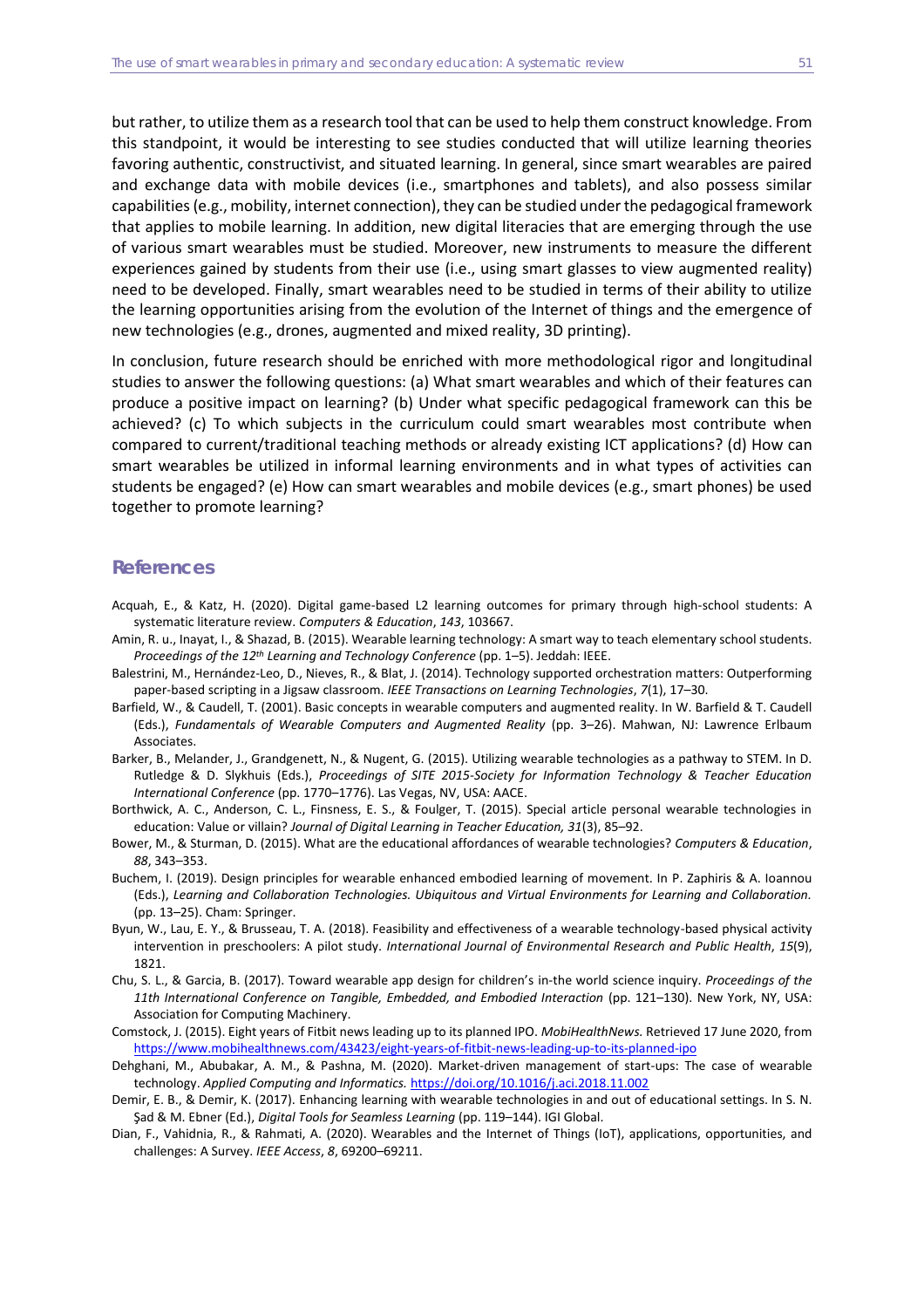- Dimou, E., Manavis, A., Papachristou, E., & Kyratsis, P. (2017). A conceptual design of intelligent shoes for pregnant women*.* In R. Rinaldi & R. Bandinelli (Eds.), *Business Models and ICT Technologies for the Fashion Supply Chain* (pp. 69–77). Cham: Springer.
- Engen, B. K., Giæver, T. H., & Mifsud, L. (2017). Teaching and learning with wearable technologies. In J. Dron & S. Mishra (Eds.), *Proceedings of E-Learn: World Conference on E-Learning in Corporate, Government, Healthcare, and Higher Education* (pp. 1057–1067). Vancouver, British Columbia, Canada: AACE.
- Garcia, B., Chu, S. L., Nam, B., & Banigan, C. (2018). Wearables for learning: Examining the smartwatch as a tool for situated science reflection. *Proceedings of the 2018 CHI Conference on Human Factors in Computing Systems* (pp. 1–3). New York, NY, USA: Association for Computing Machinery.
- Geršak, V., Vitulić, H. S., Prosen, S., Starc, G., Humar, I., & Geršak, G. (2020). Use of wearable devices to study activity of children in classroom; Case study — Learning geometry using movement. *Computer Communications*, *150*, 581–588.
- Gil-Flores, J., Rodríguez-Santero, J., & Torres-Gordillo, J. J. (2017). Factors that explain the use of ICT in secondary-education classrooms: The role of teacher characteristics and school infrastructure. *Computers in Human Behavior*, *68*, 441–449.
- Girginov, V., Moore, P., Olsen, N., Godfrey, T., & Cooke, F. (2020). Wearable technology-stimulated social interaction for promoting physical activity: A systematic review. *Cogent Social Sciences, 6*(1), 1742517.
- Haßler, B., Major, L., & Hennessy, S. (2016). Tablet use in schools: a critical review of the evidence for learning outcomes. *Journal of Computer Assisted Learning*, *32*, 139–156.
- Jeong, S. C., Kim, S. H., Park, J. Y., & Choi, B. (2017). Domain-specific innovativeness and new product adoption: A case of wearable devices. *Telematics and Informatics*, *34*(5), 399–412.
- Johansson, D., Malmgren, K., & Alt Murphy, M. (2018). Wearable sensors for clinical applications in epilepsy, Parkinson's disease, and stroke: A mixed-methods systematic review. *Journal of Neurology, 265*(8), 1740–1752.
- Kalantari, M. (2017). Consumers' adoption of wearable technologies: literature review, synthesis, and future research agenda. *International Journal of Technology Marketing*, *12*, 274–307.
- Kerner, C., & Goodyear, V. A. (2017). The motivational impact of wearable healthy lifestyle technologies: A self-determination perspective on fitbits with adolescents. *American Journal of Health Education*, *48*(5), 287–297.
- Khakurel, J., Melkas, H., & Porras, J. (2018). Tapping into the wearable device revolution in the work environment: A systematic review. *Information Technology and People*, *31*(3), 791–818.
- Kirk, M. A., Amiri, M., Pirbaglou, M., & Ritvo, P. (2019). Wearable technology and physical activity behavior change in adults with cronic cardiometabolic disease: A systematic review and meta-analysis. *American Journal of Health Promotion*, *33*(5), 778–791.
- Kolodzey, L., Grantcharov, P. D., Rivas, H., Schijven, M. P., & Grantcharov, T. P. (2016). Wearable technology in the operating room: A systematic review. *BMJ Innovations*, *3*(1), 55–63.
- Koumpouros, Y., & Kafazis, T. (2019). Wearables and mobile technologies in Autism Spectrum Disorder interventions: A systematic literature review. *Research in Autism Spectrum Disorders*, *66*, 101405.
- Kuhn, J., Lukowicz, P., Hirth, M., Poxrucker, A., Weppner, J., & Younas, J. (2016). gPhysics—using smart glasses for headcentered, context-aware learning in physics experiments. *IEEE Transactions on Learning Technologies*, *9*(4), 304–317.
- Lee, V. R., & Shapiro, R. B. (2019). A broad view of wearables as learning technologies: Current and emerging applications. In P. Diaz, A. Ioannou, K. K. Bhagat & J. M. Spector (Eds.), *Learning in a Digital World - Perspectives on Interactive Technologies for Formal and Informal Education* (pp. 113–133). Singapore: Springer.
- Lee, V. R., Drake, J. R., & Thayne, J. L. (2016). Appropriating quantified self technologies to support elementary statistical teaching and learning. *IEEE Transactions on Learning Technologies*, *9*(4), 354–365.
- Lindberg, R., Seo, J., & Laine, T. H. (2016). Enhancing Physical Education with exergames and wearable technology. *IEEE Transactions on Learning Technologies*, *9*(4), 328–341.
- Lukowicz, P., Poxrucker, A., Weppner, J., Bischke, B., Kuhn, J., & Hirth, M. (2015). Glass-physics: using google glass to support high school physics experiments. *Proceedings of the 2015 ACM International Symposium on Wearable Computers* (pp. 151–154). New York, NY, USA: Association for Computing Machinery.
- Mardonova, M., & Choi, Y. (2018). Review of wearable device technology and its applications to the mining industry. *Energies*, *11(3*), 547.
- Merkouris, A., Chorianopoulos, K., & Kameas, A. (2017). Teaching programming in secondary education through embodied computing platforms: Robotics and wearables. *ACM Transactions on Computing Education*, *17*(2), Article No. 9, https://doi.org/10.1145/3025013.
- Mewara, D., Purohit, P., & Rathore, B. P. S. (2016). Wearable devices applications & its future. *Proceedings of the Conference on Emerging Technologies in Engineering, Biomedical, Medical and Science* (pp. 59–64). Retrieved 16 July 2019, from https://www.ijtre.com/images/scripts/16113.pdf
- Moher, D., Liberati, A., Tetzlaff, J., Altman, D. G., & The PRISMA Group (2009). Preferred reporting Items for systematic reviews and meta-analyses: The PRISMA statement. *PLOS Medicine*, *6*(7), e1000097.
- Motti V. G. (2019). Wearable technologies in education: A design space. In P. Zaphiris & A. Ioannou (Eds.), *Learning and Collaboration Technologies. Ubiquitous and Virtual Environments for Learning and Collaboration* (pp. 56–57)*.* Cham: Springer.
- Niknejad, N., Ismail, W. B., Mardani, A., Liao, H., & Ghani, I. (2020). A comprehensive overview of smart wearables: The state of the art literature, recent advances, and future challenges. *Engineering Applications of Artificial Intelligence*, *90*, 103529.